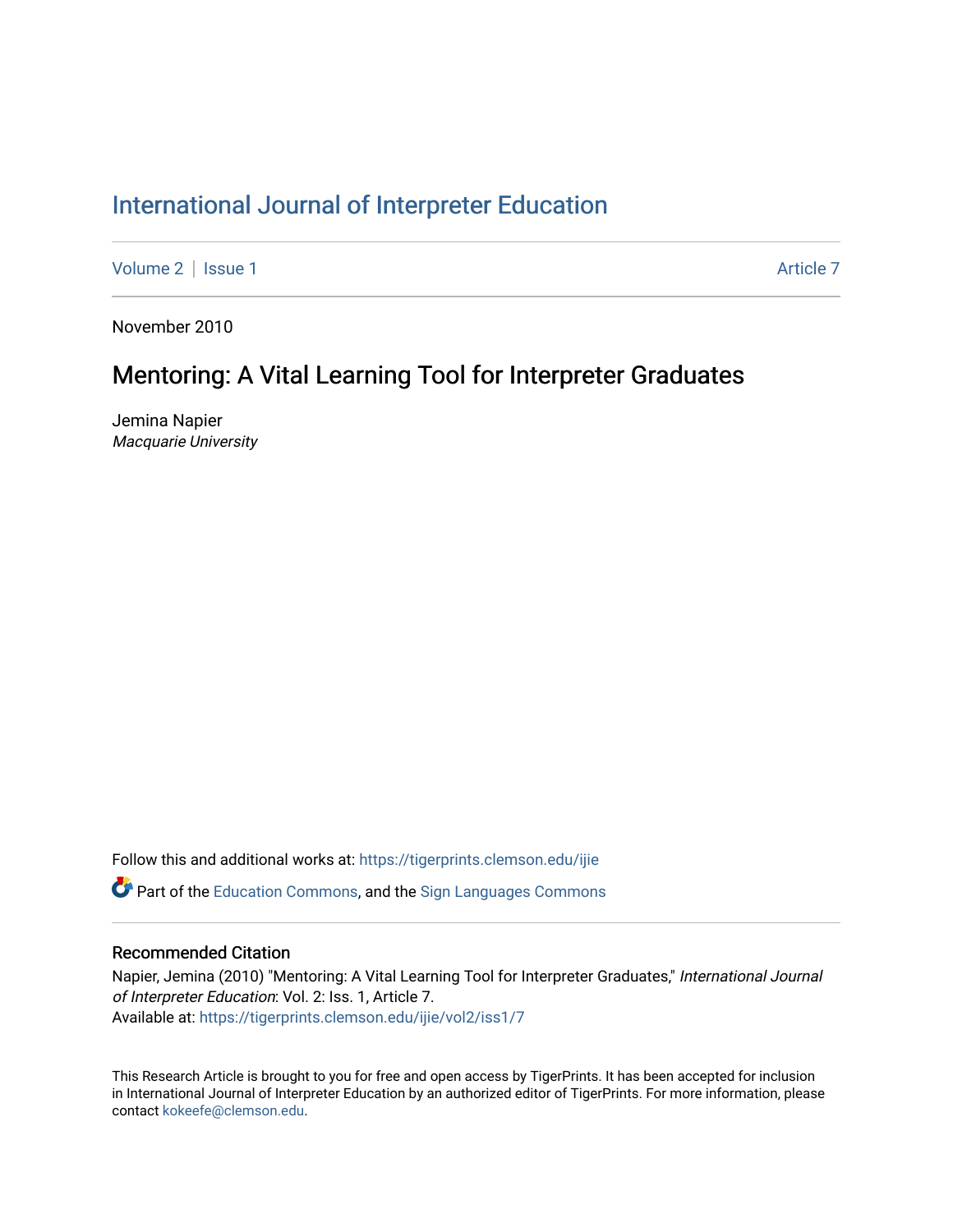# **Mentoring: A Vital Learning Tool for Interpreter Graduates**

**Tamara Pearce**

*Australian Sign Language Interpreters Association (Victoria)*

**Jemina Napier<sup>1</sup>**

*Macquarie University*

#### **Abstract**

l

**In 2007, the Australian Sign Language Interpreters Association [Victoria; ASLIA (VIC)] and the Victorian Deaf Society (Vicdeaf) ran a twelve-month pilot mentoring program for new graduate sign language interpreters who lived in the state of Victoria, in collaboration with Macquarie University and the Centre of Excellence for Students who are Deaf and Hard of Hearing at the Northern Melbourne Institute of Technical and Further Education (NMIT). Fourteen mentees and matching mentors participated in the program. Both ASLIA (VIC) as a professional body, and Vicdeaf as an employer, shared a commitment to professional development for practitioners and also a keen desire to stem the attrition of experienced interpreters from the industry. This article details the evaluation of the program and the key outcomes for the participants. The evaluation was based on qualitative action research principles and involved formative and summative evaluation. The mentoring program, guided by the principle of lifelong learning, resulted in significant personal and professional gains for the participants. As a result of the pilot program and the evaluation, an ongoing program is planned for 2011.**

Keywords: mentoring; sign language interpreting; action research; lifelong learning

1  *Correspondence to: jemina.napier@mq.edu.au*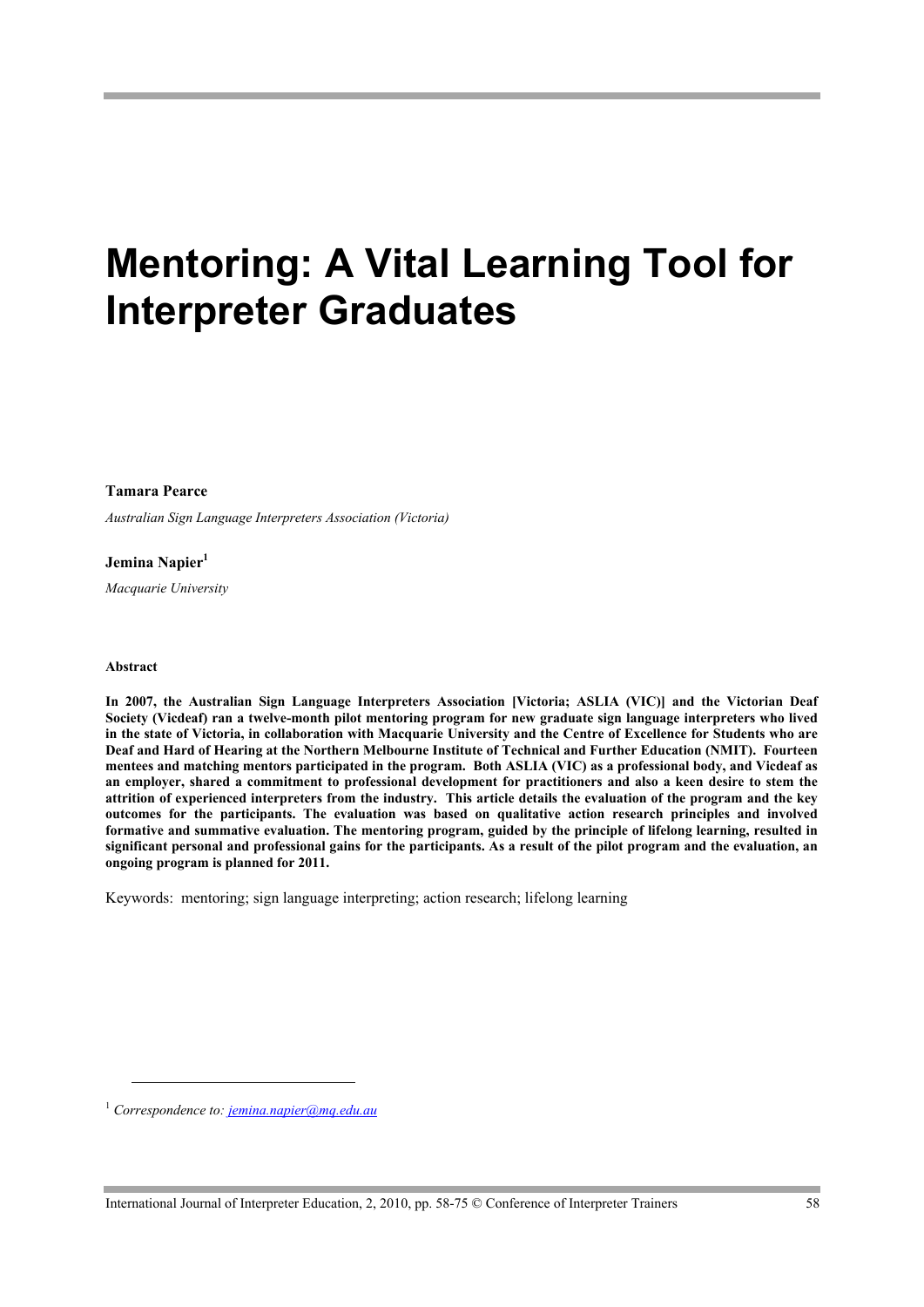# **Mentoring: A Vital Learning Tool for Interpreter Graduates**

#### **1. Introduction**

In 2007, fourteen graduate interpreters in Melbourne, in the Australian state of Victoria, undertook the first ever formal mentoring program for Australian Sign Language (Auslan) Interpreters in the country. This article describes the evaluation of that program and investigates the critical elements that determine a successful menteementor relationship. The mentees met with their mentor over the course of a year, during which the evaluation process sought to find answers to the following three questions: What are the successful components of a mentoring partnership? How important is a mentor to a graduate practitioner? What place does this type of learning have in the wider milieu of lifelong learning?

The increase in demand for interpreting services, coupled with the increase in demand for well-trained and experienced interpreters, has put pressure on the sign language interpreting profession in Australia. A report entitled *Auslan Interpreter Services Supply and Demand* (Access Economics, 2008) discovered that the states of Victoria and Tasmania<sup>2</sup> have the highest unmet demand for interpreting services. It also revealed that 13% of current practitioners are considering leaving the profession. Lack of workplace support, including mentoring, is mentioned as one of ten reasons for workplace dissatisfaction. These statistics reflect what the local professional body, the Victorian branch of the Australian Sign Language Interpreters Association [ASLIA (VIC)] has been observing for many years. A mentor program had long been discussed and called for by the local interpreter body.

Thus, the goal of this project was to develop more highly skilled interpreters and to encourage interpreters of all experience levels to remain in the field. Specifically, the mentoring program set out to support new graduates exiting their education program and transitioning to "practitioner-in-the-workforce," in the hope that the graduates would enjoy more success and feel part of the profession; it was also hoped that this would, in turn, curb the high attrition rate. The ideal aim of the program was that it would also provide a learning opportunity for the participants, one in which they could self-reflect and independently develop additional skills that would augment their ongoing professional development. The goal of the program evaluation was to discover whether the aims of the program were achieved and what elements constitute a self-described "successful" mentor-mentee relationship.

This project specifically targeted interpreter graduates receiving the Diploma of Interpreting from the Royal Melbourne Institute of Technology (RMIT) in 2005 and 2006. This is a one year, part-time program in which many of the students have matriculated from a two-year Diploma of Auslan program. A qualification in Auslan, however, is not mandatory to enter the Diploma of Interpreting; therefore, graduates come from a range of backgrounds, including native signers and people who have worked in the community and developed their language skills over time. The Diploma of Interpreting is the only tertiary-based education program specifically for Auslan interpreters currently provided in Victoria. Successful completion of the program results in an industry entry-level qualification of Paraprofessional Interpreter, endorsed by the National Accreditation Authority for Translators and Interpreters (NAATI). The Professional Interpreter level accreditation is only attainable by testing,

<sup>&</sup>lt;sup>2</sup> Australia has six states: New South Wales, Victoria, Queensland, South Australia, Tasmania, and Western Australia. Melbourne is the capital city of Victoria.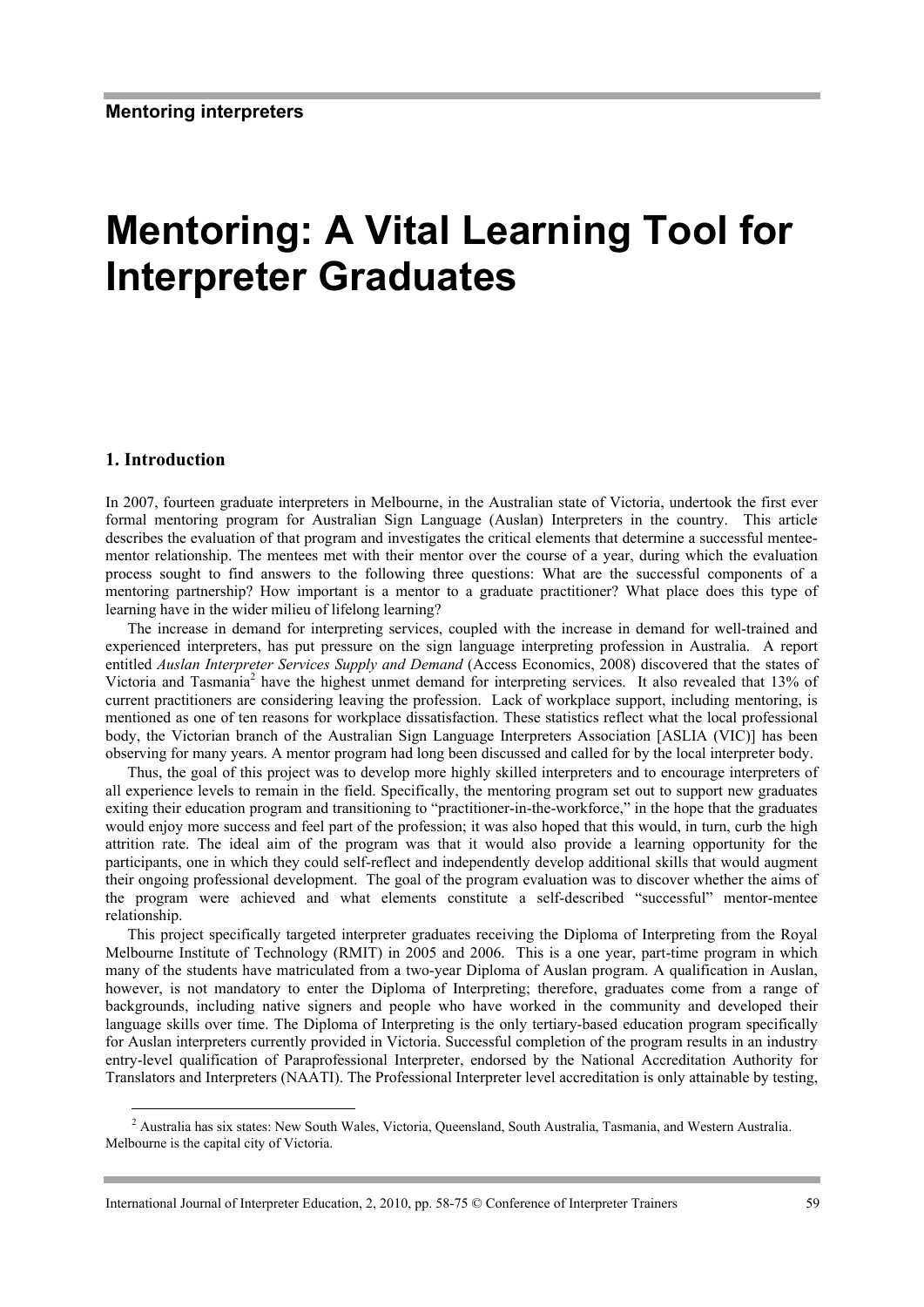and no formal training for this level of accreditation is currently available in Victoria. Macquarie University in Sydney offers a program that can be undertaken by Victorians in distance mode. Even with formal education and training opportunities, there still remains a critical learning and development time that the new graduate must traverse in their professional life before they are able to undertake further study or undergo testing for the next level of accreditation.

The mentoring program and resulting evaluation (i.e., the Auslan Interpreters Mentorship Project) was conceived and developed by the ASLIA (VIC) in partnership with the Victorian Deaf Society (Vicdeaf), Sign Language Communications Victoria (SLC VIC), and in collaboration with Macquarie University and the Centre of Excellence for Students who are Deaf and Hard of Hearing at the Northern Melbourne Institute of Technical and Further Education (NMIT).<sup>3</sup> The program was designed in consultation with the local interpreter population and directly reflected local needs. The mentoring program was created to support interpreters holistically and was not intended solely as a platform to develop technical skills via coaching. Skills coaching was endorsed; it did not form the premise of the program and was not the focus of the training for the mentors.

Informed by an action research framework approach, the evaluation tools included pre- and post-interviews, questionnaires, focus groups, and a journal that was completed by both the mentees and mentors throughout the duration of the program. Through a cyclical process of evaluating change (as described by Kemmis and McTaggart, 2005), the evaluation drew on an action research framework to both inform the evaluation process during the program and to ensure future programs are modeled on what was learned through this process. This study is significant for interpreter educators, practitioners, and employers, by helping them to understand how mentoring could potentially serve as a learning and development tool for graduate interpreters.

#### **2. Literature review**

In order to set the scene for the study, we provide an overview of literature relevant to action research, mentoring in general, and mentoring that is specific to sign language interpreters.

#### *2.1 Action research*

To evaluate the mentoring program, it was felt that an action research model would best suit the project. The key principles of action research involve (a) planning a change, (b) acting and observing what occurs, (c) reflecting on the consequences, (d) planning for further changes, followed by (e) making more observations (Kemmis and McTaggart, 2005). The cycle of change, observation, and reflection can be repeated, continuously improving the event and learning. The goal is to make real changes to what people do and how they interact in their environment. The emphasis is on actual practices not theoretical assumptions. Action research differs from traditional research in that it occurs in a real situation, rather than a theoretical one that is tested by scientists (Burns and Hood, 1998).

Mentoring is particularly suited to this form of research as it is, in essence, a process that is about transformative change, reflection, and improvement. In addition, action research often occurs within a context of wider social change, such as the green movement or the women's movement. It could be argued that the desire of deaf people to have access to highly skilled and contextually experienced practitioners forms part of their wider social movement for inclusion and rights. Initially, the deaf community fought hard for the right to an interpreter; now the focus of that fight is the education, qualifications, and skills of the interpreters provided.

Interpreting research has led us to leave behind the "conduit" model of interpreting, in which the task was perceived only as an impartial decoding and re-encoding of lexical equivalents. Now we recognize a more holistic

<sup>&</sup>lt;sup>3</sup> The project team consisted of Sandra Leane (Project Coordinator, ASLIA VIC) and Marc Curtis (Manager, SLC VIC), and the evaluation team included Jemina Napier (Consultant, Macquarie University) and Tamara Pearce and Pip Cody (Project Officers).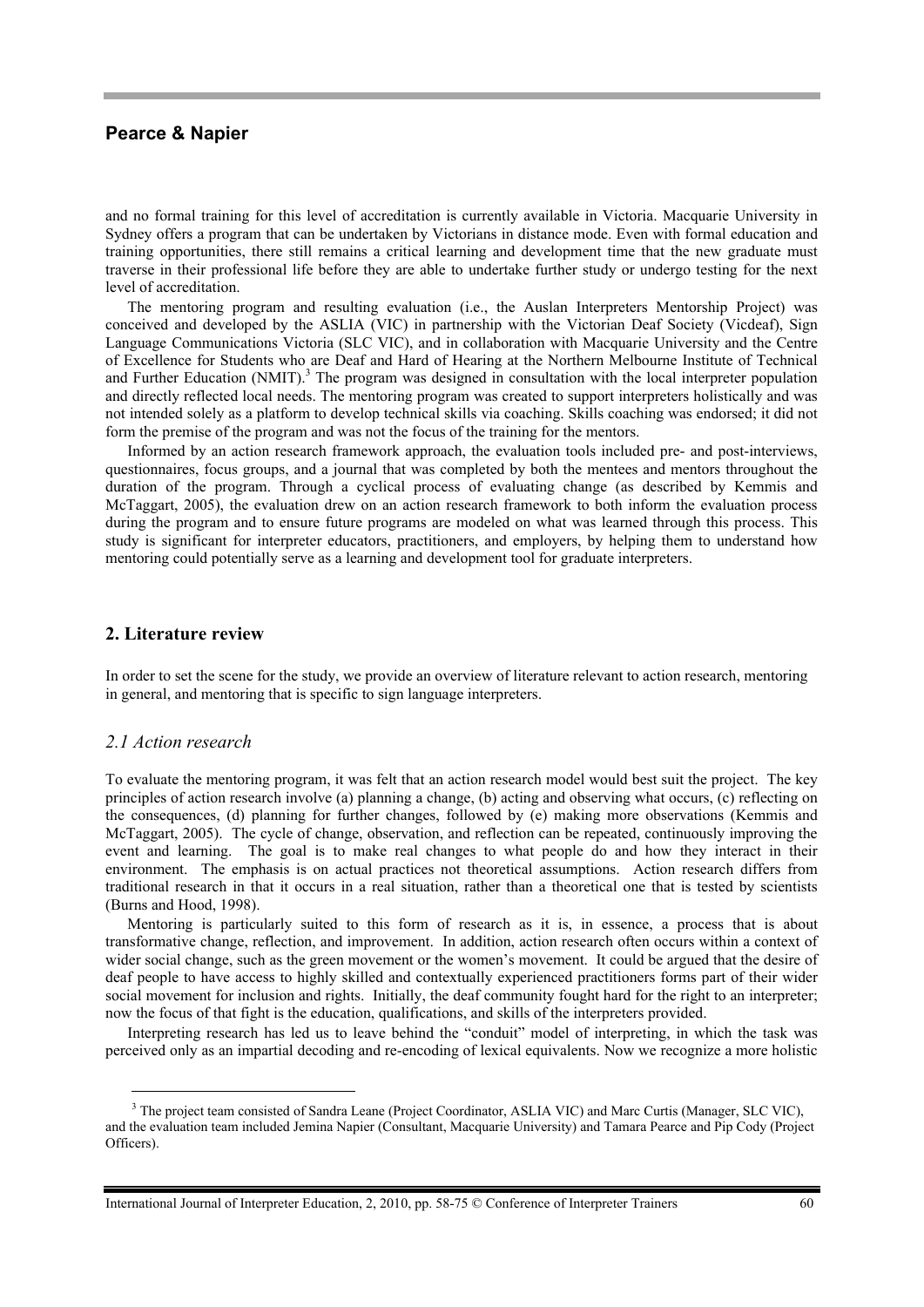model of the interpreter as a linguistically, socially, and culturally aware agent, capable of wider social understanding, and someone who excels in communication and mediation (Metzger, 1999; Roy, 2000; Wadensjö, 1998).

#### *2.2 Mentoring*

Mentoring is an established form of support within the nursing and teaching professions (Ballantyne, Hansford  $\&$ Packer, 1995; Butterworth & Faugier, 1997; Reiman & Thies-Sprinthall, 1998). It is a common learning tool in business (Underhill, 2006); one recent study in Boston, claims that from their research, one in five companies are planning to introduce some type of workplace mentoring program (Kranz, 2010).

The literature discusses mentoring as a holistic development practice and as a tool for technical skills improvement. Arnold (2006) mentions two kinds of support offered by a mentor: (a) personal support to help combat lack of confidence in work or insecurities and (b) professional support to focus more on skills development. Fletcher (2000) states that coaching is a part of mentoring, as is counseling and learning through interaction, and describes additional changes that might occur as a result of mentoring, which include (a) increased reflective practice, (b) the development of a relationship between the mentee and mentor, (c) both professional and personal support being provided, and (d) improved confidence in skills. Brooks and Sikes (1997) discuss a range of mentoring models applied to teachers that can suitably be applied to interpreters, as summarized in Table 1.

| Model            | Features                                                                                                                                                       | Implications                                                                                                                            |  |
|------------------|----------------------------------------------------------------------------------------------------------------------------------------------------------------|-----------------------------------------------------------------------------------------------------------------------------------------|--|
| Apprenticeship   | Modeling                                                                                                                                                       | Mentee learns only what<br>the mentor <i>does</i> , but not                                                                             |  |
|                  | Mentee is passive, watches                                                                                                                                     | why they do it or the                                                                                                                   |  |
|                  | the "master" and learns from<br>their experience                                                                                                               | values that underpin those<br>decisions                                                                                                 |  |
| Competence-based | Invests the mentor with a<br>training responsibility                                                                                                           | Model that underpins the<br>vocational training sector<br>in Australia                                                                  |  |
|                  | Mentor trains or teaches the                                                                                                                                   |                                                                                                                                         |  |
|                  | mentee as per pre-defined                                                                                                                                      | Subordinate role for the                                                                                                                |  |
|                  | competencies                                                                                                                                                   | mentee                                                                                                                                  |  |
| Reflective coach | Peer-based relationship                                                                                                                                        | Mentor and mentee on<br>equal footing                                                                                                   |  |
|                  | Reflective coach encourages<br>the mentee to revisit their<br>work and, via discussion and<br>reflection, guide the mentee<br>toward a deeper<br>understanding | Mentee encouraged to<br>develop critical thinking<br>skills about their work                                                            |  |
| Co-enquirer      | Peer-based relationship                                                                                                                                        | Mentor and mentee<br>observe and collaborate<br>together<br>Involves both working to<br>critically analyze the<br>mentees work together |  |

| Table 1: Brookes & Sikes' Mentoring Models |  |
|--------------------------------------------|--|
|--------------------------------------------|--|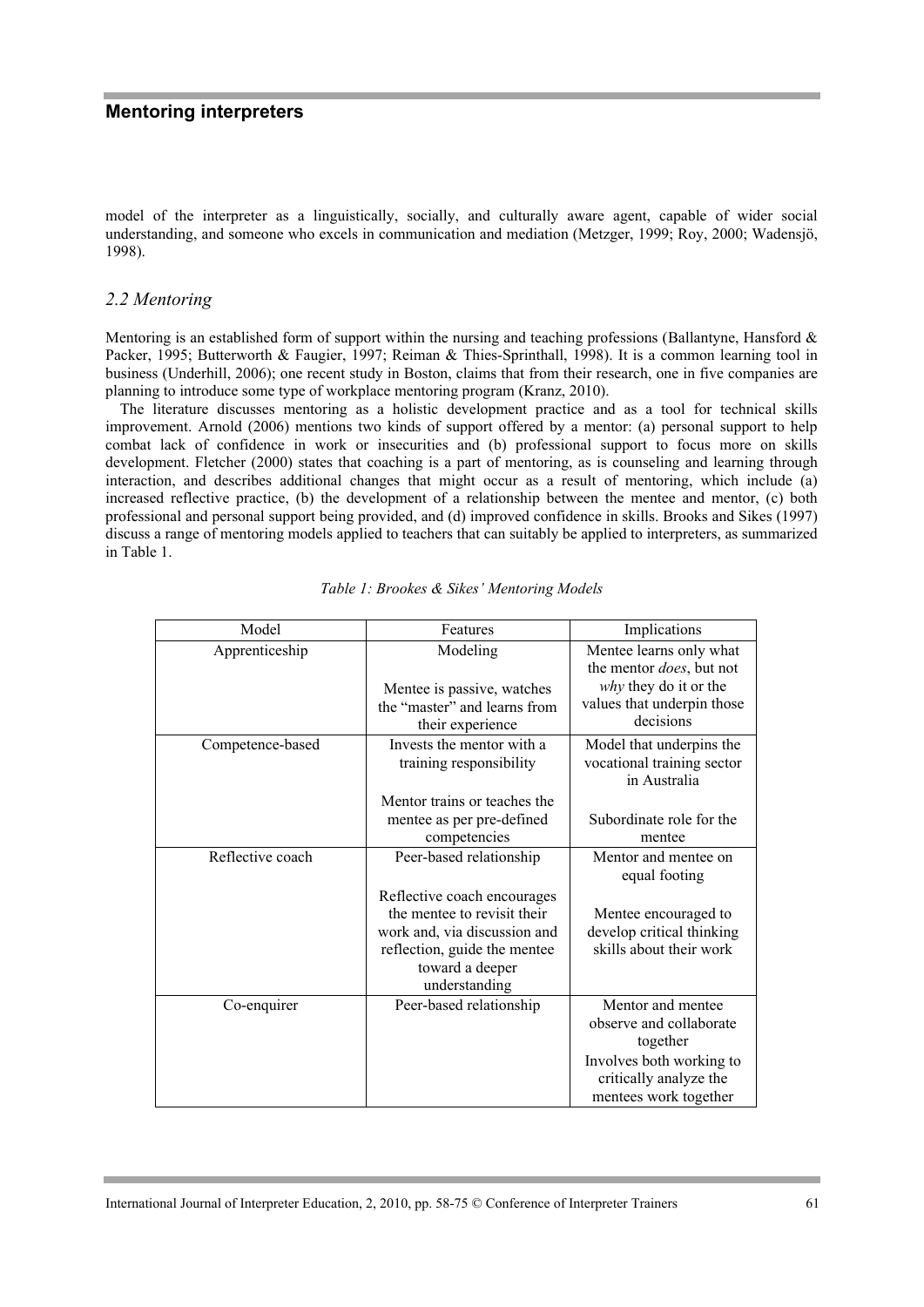The reflective coaching model is popular in sign language interpreting, although it was not the goal of this project. Coaching is described as "an active process which depends on the mentor making planned and systemic interventions into the students reflection in order to make them more meaningful and analytical" (Brooks & Sikes, 1997, p. 23). By questioning underlying assumptions and exploring ideas, the mentee will hopefully gain a deeper knowledge from their own work experience. It is argued that this type of reflection process should be modeled and taught to graduates as a professional skill at the time of their training. London (2002) emphasizes that "coaching is an on-going, one-on-one learning process enabling people to enhance their job performance" (p.164)―a statement that is also easily applied to interpreters and interpreting.

Peluchett and Jeanquart (2000) recommend that different mentors could be used for different aspects of work, although this was not possible within the scope of this project. Eby, McManus, Simon, and Russell (2000) highlight the potential negative experiences of mentoring but emphasize that if someone has a negative experience, this does not necessarily mean that they have had a negative relationship. Godshalk and Sosik (2000) state that mentoring agreement and under- or over-estimation of the relationship can impact the quality of that relationship; thus, these issues were taken into consideration in the development of this mentoring program.

### *2.3 Mentoring sign language interpreters*

In a recent white paper by the National Consortium of Interpreter Education Centers, mentoring for sign language interpreters was reported as the "…most common approach to inducting new practitioners into the fields and orienting experienced practitioners into areas of specialization" (National Consortium Mentoring Workteam, 2009, p. 2). Hawkings and Walker (2008) conducted a survey of different countries to ascertain the mentoring arrangements for sign language interpreters and found that some form of formal or informal mentoring or coaching system existed in most countries.

There is no doubt that as a model of learning, success with mentoring has been experienced in a range of contexts. In particular, some of the literature makes reference to the concept of "skills gap." This refers to the time in which an interpreter graduates from their training program but is yet to either be accredited/certified by the sanctioning body or develop sufficient professional practitioner experience. Several pieces of literature refer to interpreters' skills gaps or lack of readiness-to-work (Bontempo & Napier, 2007; Clark, 1994; Frishberg, 1994; Nishimura, Bridges, & Owen-Beckford, 1995; Resnick, 1990; Wiesman & Forestal, 2006).

Much of the literature on mentoring sign language interpreters recognizes that after completing an interpreter training program, the mentee interpreter is all too often placed on the job with little or no support or the opportunity for improvement. The literature further emphasizes that interpreters need to be afforded the opportunity to grow, not only in their skills, but professionally and ethically (Barber-Gonzales, Preston & Sanderson, 1986), and the importance of interpreters being supported by more experienced interpreters as "seasoned professionals" (Napier, 1996; Plant-Moeller, 1992). Gunter and Hall (1996) stress that "it is imperative that the professionals of today guide the professionals of tomorrow so that we may grow, not only as individuals, but also as a body of professionals" (p. 114). Preston (1995) states that mentoring should be designed to develop interpreter skills through an on-going relationship.

Palmer (1986) states that mentoring in the sign language interpreting profession is:

...an undertaking that requires intensity, commitment, common goals, and a lot of dialogue on insights and problem-solving. The mentor is usually an advisor and friend to the protégé.... Initially, the mentor and protégé work out mutual needs and expectations matched to accomplishments." (p. 141)

This allows for sign language interpreters to engage in a "nurturing" mentoring process (Anderson & Shannon, 1995; Nishimura, Bridges & Beckford, 1996). According to the Registry of Interpreters for the Deaf in the US, mentors should demonstrate, among other things, the following qualities: be willing to share knowledge; be encouraging, experienced, and open to learning and role modeling; demonstrate mutual respect; be credible and display appropriate professional demeanour, enthusiasm and patience; be personable, dependable, open-minded,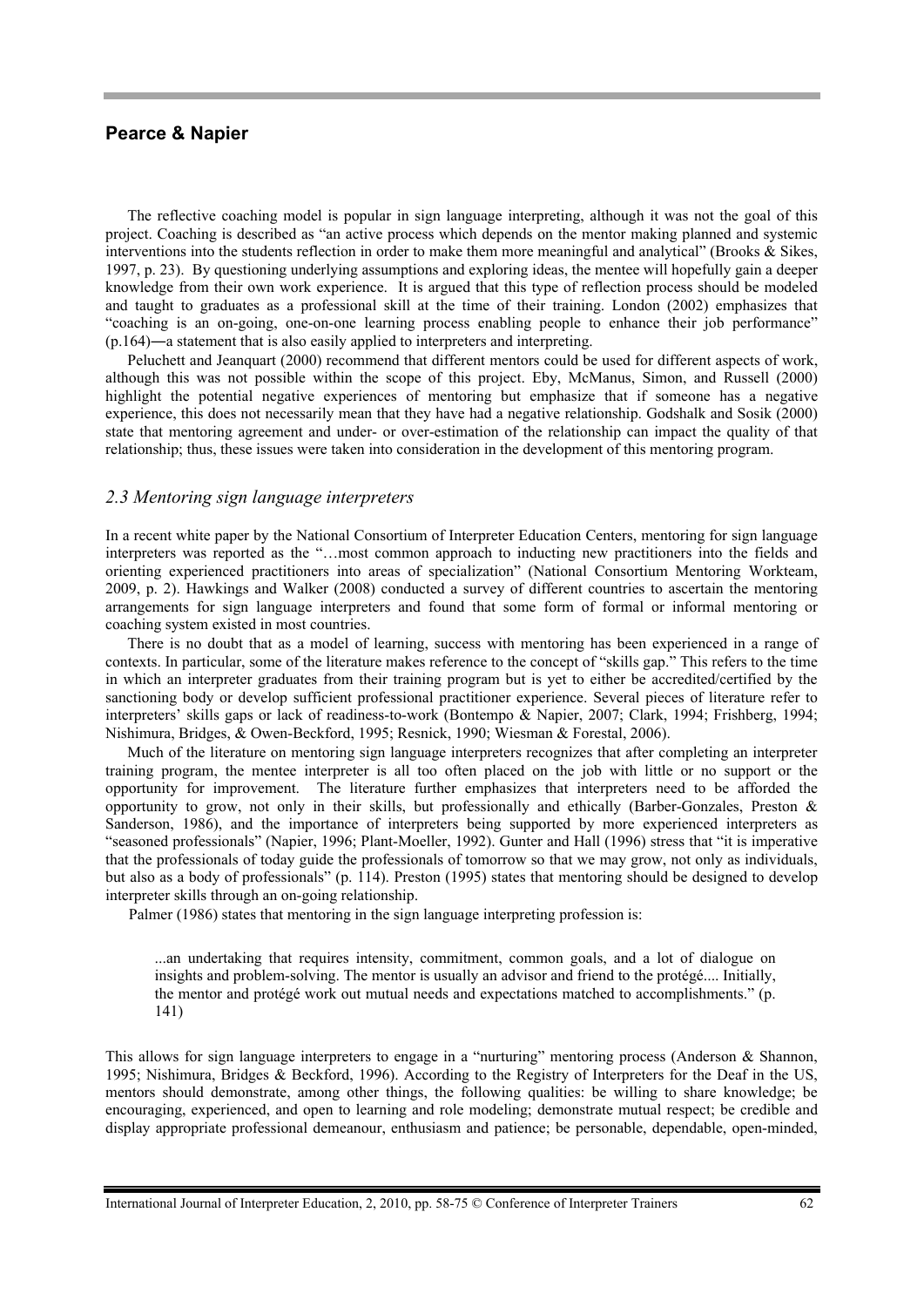committed, and talented; know their own limitations and what they do not know; be assertive; and have realistic expectations and world knowledge (Registered Interpreters for the Deaf, 1995). Davis, Fried, Herbst, McCaffrey, Toothman, and Clark (1994) provide guidelines for sign language interpreter mentors that encourage mentors to reflect on who they have looked up to and been guided by, both professionally and personally. They acknowledge that mentoring can provide a context for working interpreters to upgrade their skills, and Harrigan (1999) suggests that this upgrade occurs by exploring the technical aspects (i.e., cognitive, linguistic, cultural) of the interpreting process through collaborative guidance with a more experienced interpreter.

Labath (1998) recommends that mentor and protégé interpreters agree on their approach to the mentoring relationship and define what the relationship will involve and the goals for interpreting skills development. She advises that protégés need to have some ownership and make suggestions, as well as accept guidance from their mentors. The experience of the Master Mentor Program for American Sign Language interpreters administered by Northeastern University in the US was that "quite simply mentors are capacity builders and skill multipliers who know how to guide adult learners in a lifelong process of professional self-discovery" (Project TIEM, 2009). Therefore, the program evaluation was designed to search for evidence of these critical changes.

One of the few publications on mentoring sign language interpreters outside of the United States discusses the situation in Australia. Napier (2006) adapted Kram's (1985) notions of mentoring "phases" and identified six key phases for a sign language interpreter mentor/protégé relationship with a proposed curriculum for a formal mentoring program based on these six phases:

- 1. Developing a mentoring plan (*Initiation)*
- 2. Preparing for interpreting assignments (*Cultivation*)
- 3. Joint interpreting assignments (*Cultivation*)
- 4. Supervised interpreting assignments (*Cultivation*)
- 5. Analysis of recorded interpreting material (*Cultivation*)
- 6. Developing a portfolio (*Separation & Redefinition*)

Napier's discussion is significant when considering the development of a local program. Napier identifies several issues in the development of a program, such as how it will be coordinated, who will develop the training, and who will be responsible for the program overall. There are two main contenders, the professional association (ASLIA) or the interpreting agencies. Napier argues the need for a nationally run mentoring program and highlights potential difficulties. These include the employment of interpreters who work for a range of agencies, making the coordination of a program difficult from an employer perspective.

In considering how individual interpreters can process the learning experience of mentoring, the six-stage Cycle of Competence described by Napier, McKee, and Goswell (2010) in relation to the skills development of sign language interpreters can also be applied to the mentoring process. At a beginning level of *unconscious incompetence* (Stage 1), mentees have less awareness of their actual skills. Through the mentoring process, they may become more aware of their strengths and weaknesses or their need to improve; this allows progression to *conscious incompetence* (Stage 2), an awareness of what one does not know.

The ideal progression is to develop this awareness along with our skills, with insight into what we are doing effectively; this is the stage of *conscious competence* (Stage 3). Once a skill has been thoroughly acquired, we begin to function so automatically that we become unconscious of what we do know; this is the stage of *unconscious competence* (Stage 4). We continually move between stages of conscious and unconscious competence as new skills are developed. In the fifth stage, *reflective competence,* an interpreter is able to reflect on their performance and identify further areas for improvement, which leads them back to Stage 2, starting the improvement cycle again. However, if an interpreter bypasses reflective competence they can move into *complacency* (Stage 6). When we are complacent and non-reflective, bad habits can become fossilized, and we run the risk of moving back to a level of unconscious incompetence (Stage 1). (Napier, McKee & Goswell, 2010, pp. 58–59).

Coaching can also be an appropriate method for interpreters to develop awareness of competence levels. For example, Portland's Community College Interpreter Program focuses discussion of mentoring work on the interpreting "product" and "process," both of which are seen as equally valuable (Hearn & Moore, 2006).

A review of the literature on mentoring in general reveals that, although existing frameworks exist for mentoring, these frameworks may not appropriately "fit" with the needs of sign language interpreters. Similarly, a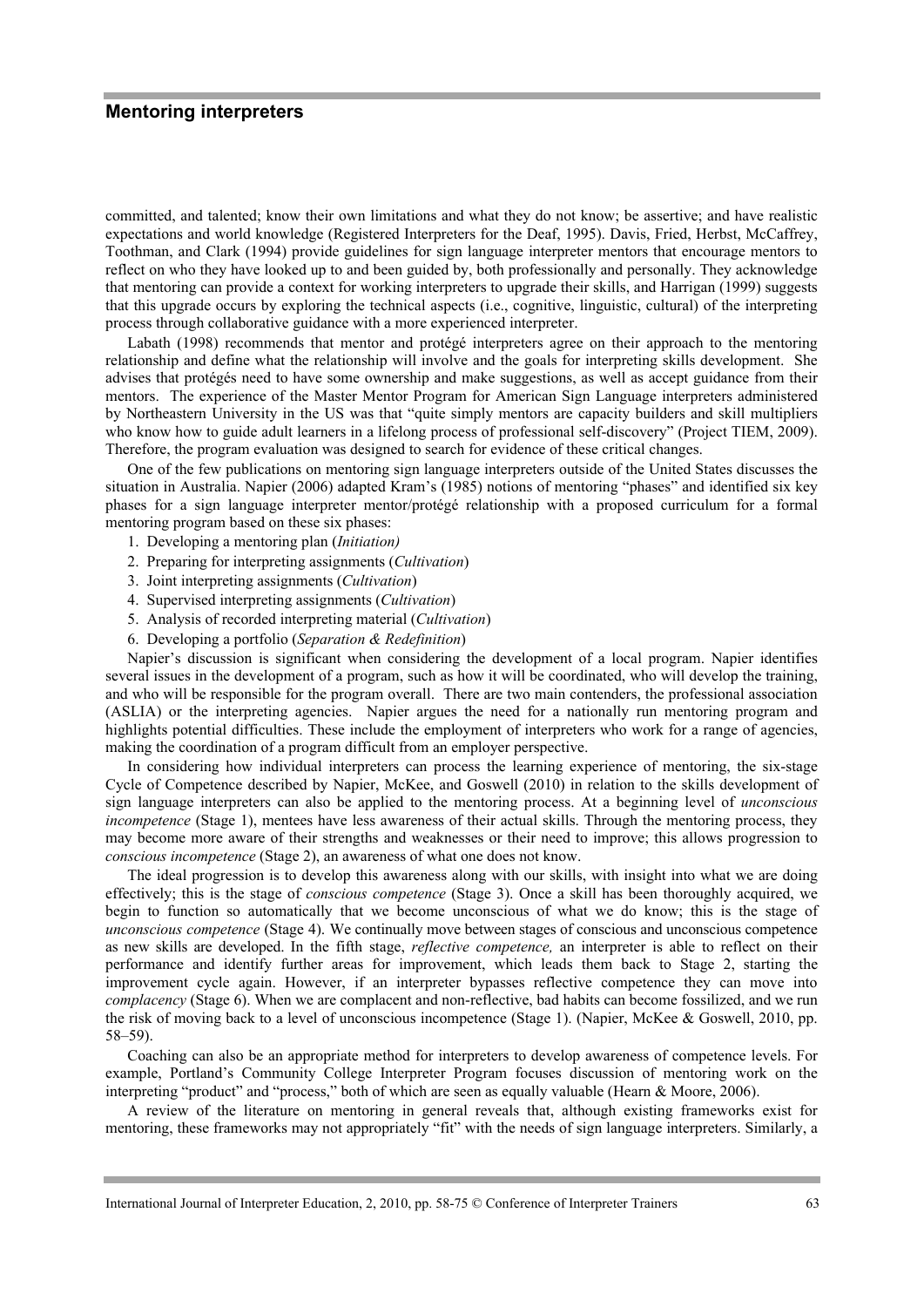review of the literature on mentoring in sign language interpreting highlights that although progress has been made on developing mentoring structures, more work needs to be done to understand the mentoring needs of sign language interpreters. Nonetheless, it is clear that the demand for mentoring of some kind is evident. In particular, there is a need for newly graduated interpreters to be mentored as they transition into the workforce.

Thus an action research project was developed to address key questions regarding sign language interpreter mentoring for graduates, reflecting the needs in this local context.

#### **3. A mentoring project and evaluation of mentoring as a learning tool**

A localized mentoring program was devised within an action research framework in order to evaluate the effectiveness of the program and answer the following research questions.

- What are the successful components of a mentoring partnership?
- How important is a mentor to a graduate practitioner?
- How does mentoring function as a form of learning in a community of practice?
- What place does this type of learning have in the wider milieu of lifelong learning?

#### *3.1 The mentoring program structure*

The program ran for 12 months across a calendar year (i.e., 2007). For the participants, the program consisted of training, social events, meetings between mentee and mentor, and participating in the evaluation process. The pairs were requested to meet for 15 face-to-face sessions, twice a month for the first three months, then monthly thereafter. Additional meetings and contact was at the discretion of the participants. The participants determined where and when they would meet. Locations included private homes, cafes, and at either of the participants' places of work. Places were filled in the program by calling for expressions of interest for both mentors and mentees. The program capped places at 14 to reflect the budget allocated. Both the mentees and mentors completed a profile document that assisted the coordinator matching the pairs.

Training for the mentors was conducted for eight hours over two days. The training was developed and delivered by the Australian Institute of Management (AIM), which has had much experience with mentoring in a business environment. The content was developed in conjunction with the project coordinator. The training covered the role of the mentor, understanding mentoring and coaching, communication, journaling, and personal reflection. This training reflected the underlying style of the mentoring, which was holistic. In this context, this meant that the mentee and the mentor would meet to discuss their interpreting work, ethical issues, critical decision making, and personal reflections. Coaching the mentee's technical skills was possible if agreed upon, and orchestrated by the mentoring pairs, but was not the principle focus of the relationship.

The mentees had one three-hour session with an experienced interpreter mentor and trainer and the mentoring project coordinator. During this session, the mentees explored their expectations of the program and discussed journaling as a self-reflection tool.

#### *3.2 Mentoring program evaluation*

Action research advocates a range of data collection methods. Burns and Hood (1998) describe data collection methods as either observational or non-observational. Direct observation of the mentoring sessions themselves was not seen as necessary for two reasons. First, it was felt that the success of the program was best evaluated through the direct self-reporting of the participants. Second, a third party observing the sessions would have altered the dynamics and possibly skewed the outcome of the sessions. Therefore, the participants were asked to complete journals relating to their sessions as a form of observational data collection. The other non-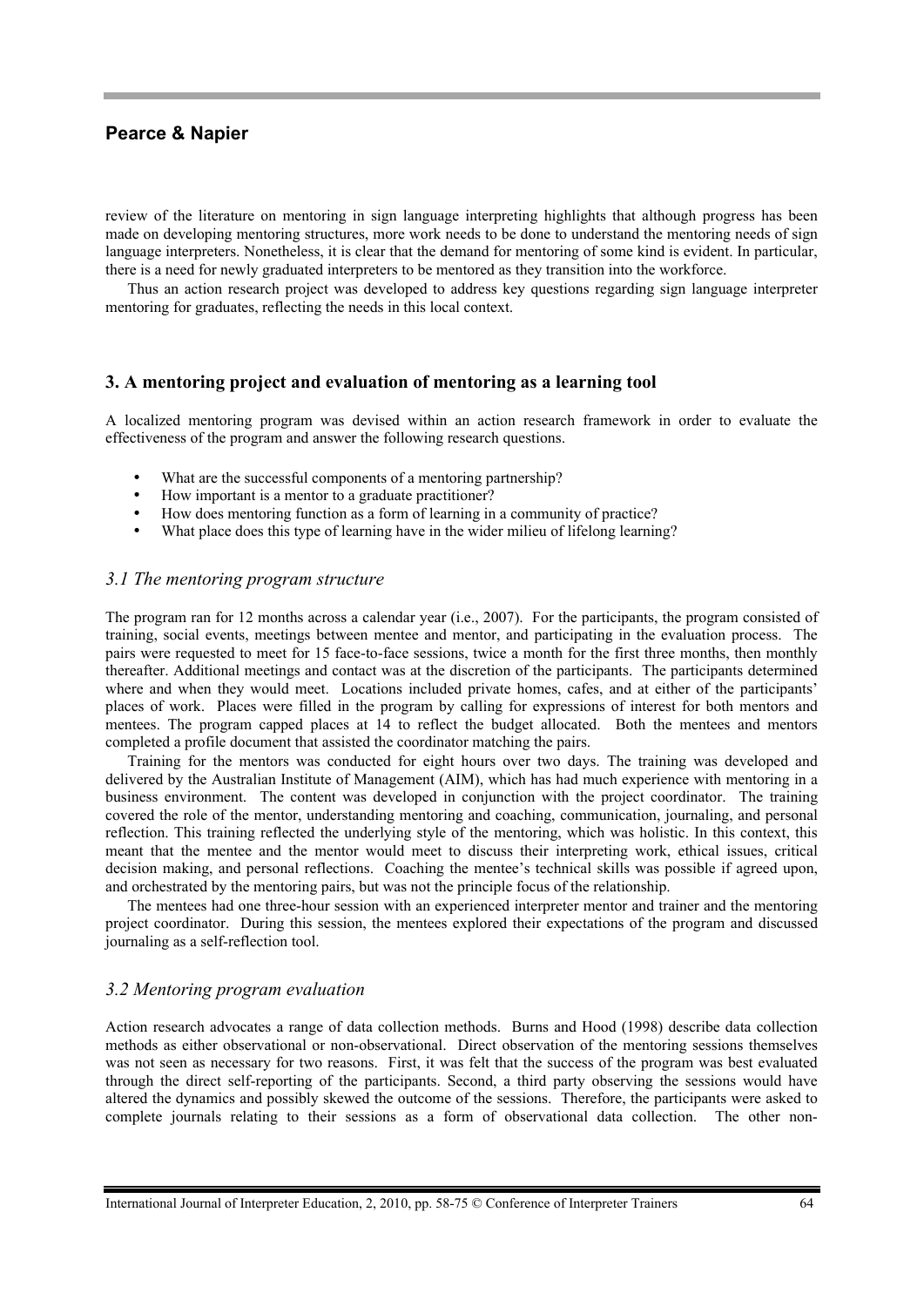observational data collection methods included questionnaires, focus groups, and face-to-face interviews. Evaluation methods were both formative and summative.

Across the 12-month period of the program, there were five different opportunities for data collection from the mentors and four from the mentees. Mentees were interviewed face-to-face both before and after the program. The mentors completed a questionnaire prior to commencing the program and were interviewed face-to-face at the completion of the program. Ideally, the mentors would have been interviewed pre-program as well as the mentors, however budgetary restrictions prevented this. Both mentees and mentors were required to complete a journal throughout the program. The evaluation journal was structured in three parts, Parts A, B and C. Initially, a format was provided for the first six formal meetings (Part A). Data analyzed from the pre-program interviews and questionnaires informed the design of the journal structure for meetings 7–12 (Part B). Analysis from Part A of the journal informed the design of the final section of the journal, Part C (sessions 13–15). By adopting an action learning cycle to the development of the evaluation journal, a more tailored and organic structure was devised. Some of the questions in the journal overlapped with questions posed in the interviews. This allowed for the responses to be formed at different times and for them to be compared. The mentors completed an additional questionnaire that related specifically to the training they undertook prior to the program commencing. The results from this questionnaire instrument were analyzed and compared with the data provided at the end of the training (via a separate questionnaire and journal).

#### *3.3.Summary of data collection methods*

Table 2 provides an overview of the data collected and how it was analyzed in a data matrix.

| Task/measure                                                            | Data collection tool                                           | <b>Procedure for data</b><br>collection                                                                                                            | <b>Method of analysis</b>                                    |
|-------------------------------------------------------------------------|----------------------------------------------------------------|----------------------------------------------------------------------------------------------------------------------------------------------------|--------------------------------------------------------------|
| Pre-training expectations<br>of mentors                                 | Questionnaire                                                  | Questionnaire emailed to<br>mentors prior to training<br>and collected at the<br>commencement of the<br>training                                   | Content/thematic analysis,<br>discourse analysis             |
| Pre-program mentor<br>expectations, thoughts<br>and goals               | Questionnaire                                                  | Questionnaire emailed to<br>mentors prior to<br>commencement of the<br>program                                                                     | Content/thematic analysis                                    |
| Pre-program mentee<br>expectations, thoughts<br>and goals               | Face-to-face interview<br>including a written<br>questionnaire | Interview conducted one-<br>on-one with a project<br>officer, audio taping of the<br>interview transcribed                                         | Content/thematic analysis,<br>quantification of<br>responses |
| Mentee and mentor<br>thoughts and experiences<br>during the program     | Written journal                                                | Structured journal in three<br>parts $(A, B \text{ and } C)$<br>provided to the participants<br>as required, responses<br>submitted electronically | Content/thematic analysis                                    |
| Post-program mentee<br>conclusions and<br>reflections on the<br>program | Face-to-face interview<br>including a written<br>questionnaire | Interview conducted one-<br>on-one with a project<br>officer, audio taping of the<br>interview transcribed                                         | Content/thematic analysis,<br>quantification of<br>responses |

*Table 2: Data Matrix*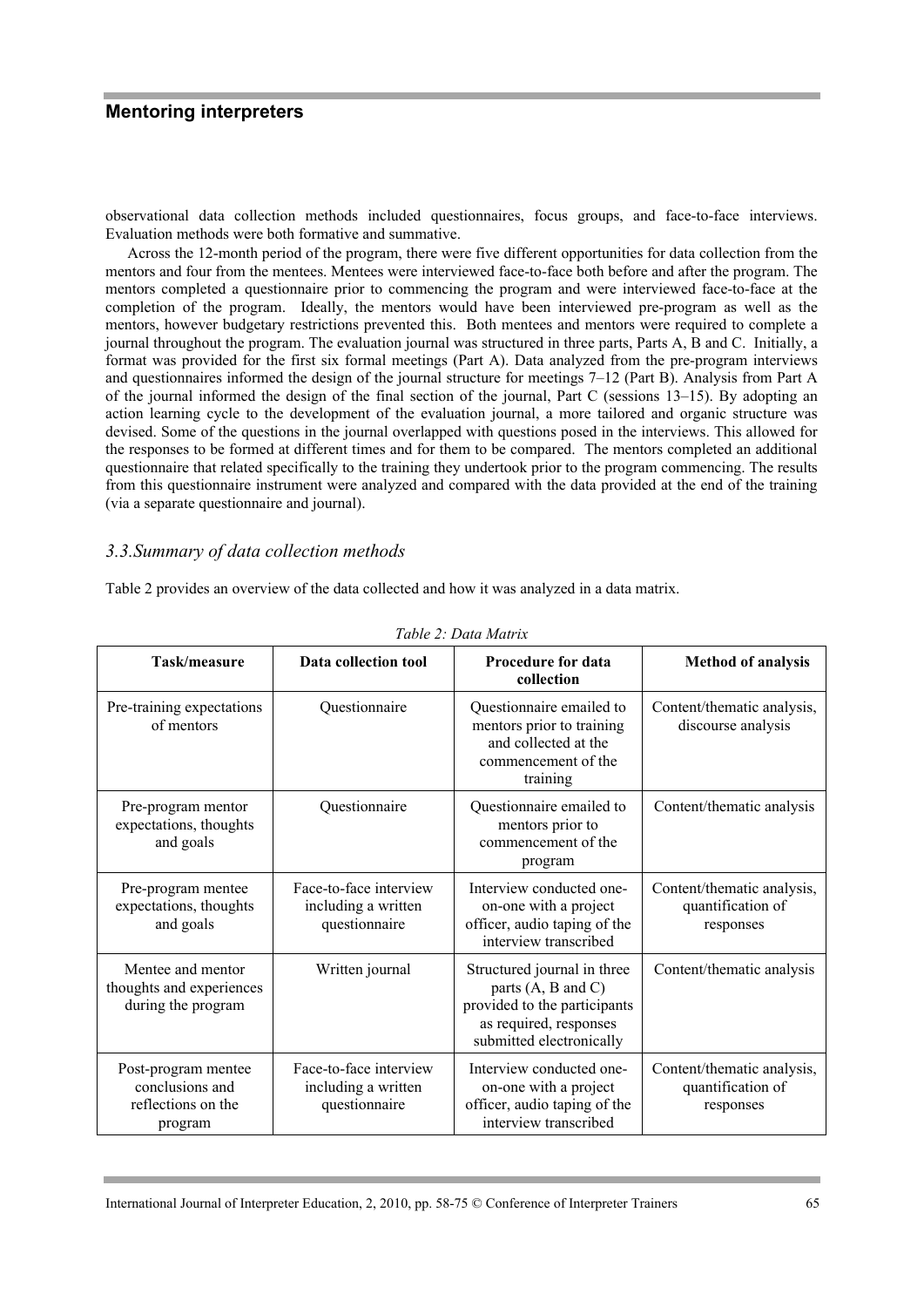| Post-program mentor<br>conclusions and<br>reflections on the | Face-to-face interview | Interview conducted one-<br>on-one with a project<br>officer, audio taping of the | Content/thematic analysis |
|--------------------------------------------------------------|------------------------|-----------------------------------------------------------------------------------|---------------------------|
| program                                                      |                        | interview transcribed                                                             |                           |

# *3.4 Participant profile*

The mentees ( $n=14$ ) fell into two distinct groups: new graduates with no interpreting experience (six) or recently qualified interpreters with up to two years experience (eight). Two of the mentees did not live in metropolitan Melbourne and were based in regional towns within the state of Victoria. All of the mentees were graduates of the Diploma of Interpreting at RMIT. This is a one-year, part-time interpreting qualification that requires fluency in Auslan and English to enter.

Mentors were required to be accredited as a NAATI Professional Level interpreter<sup>4</sup> or be experienced Deaf Relay interpreters (DRIs). Given that there are currently no formal training opportunities for DRIs in Australia, the project team used their discretion to encourage the most senior and highly experienced DRIs to participate. Two of the fourteen mentors were DRIs and the remaining 12 were NAATI accredited Auslan/English interpreters.

# *3.5 Difficulties with the data collection*

Some difficulties were encountered during the collection of data. The mentee pre-program interview incorporated a written survey. Three mentees had difficulty completing the survey at this stage in the program because they had not yet commenced work as an interpreter (having just graduated from their diploma course). In the final interviews at the completion of the program, copies of the survey were inadvertently not provided to five of the mentees and therefore had to be completed post-interview. One of the mentees failed to return his/her survey.

At various times, technological error and life events prevented some of the participants from completing parts of the evaluation. Reasons for missing data included (a) the technical failure of one of the transcription tapes; (b) one mentee no longer having had access to a computer at the end of the program (he/she was encouraged to submit a hand-written copy but declined to do so); (c) one mentee having had a serious accident at the start of the program and, although having met with their mentor, was recovering from substantial injuries and did not complete the journal; and finally, (d) no explanation having been offered for the final missing mentee journal. Strenuous efforts were made to recover all the data.

Of the mentors, one lost their pre-program questionnaire due to computer failure and two others were not submitted. The poor attendance at the mid-point focus group was largely a result of people having other commitments. Many comments were made throughout the data that suggested people would have liked to have attended the focus group.

 $4$  Interpreters of all languages in Australia are accredited by the National Accreditation Authority for Translators  $\&$ Interpreters (NAATI) at the Paraprofessional, Professional, Conference, or Senior Conference level. Professional level is considered to be the minimum professional standard with Paraprofessional accreditation regarded as being a "stepping stone" to achieving the Professional level. Auslan/English interpreters are only able to attain accreditation at the Paraprofessional or the Professional level.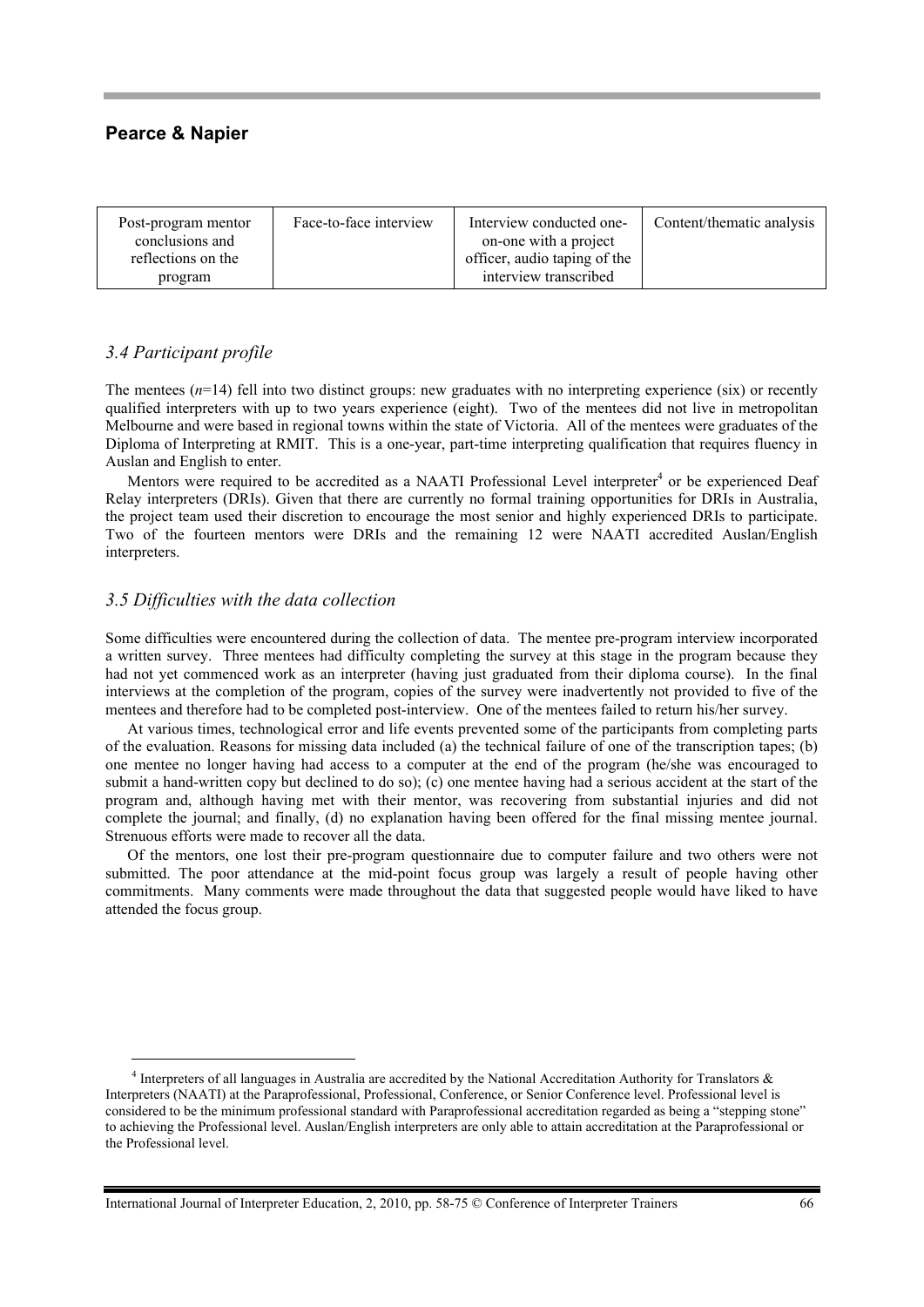# **4. Results of evaluation**

Evaluation of the success of the mentoring project involved reviewing and analyzing the range of data collected throughout the mentoring program and collecting reports from the participants concerning their perceptions of their experiences during the mentoring program.

# *4.1 Return rates*

| <b>Mentees</b>                                                      | <b>Number</b><br>returned | Percentage<br>returned |
|---------------------------------------------------------------------|---------------------------|------------------------|
| Interview prior to the program, incorporating a short questionnaire | 13/14                     | 93%                    |
| Focus group mid-point in the program                                | 6/14                      | 43%                    |
| Interview post-program, incorporating a short questionnaire         | 14/14                     | 100%                   |
| Journal during the program                                          | 11/14                     | 79%                    |
| <b>Mentors</b>                                                      | <b>Number</b><br>returned | Percentage<br>returned |
| Pre-training short questionnaire                                    | 13/14                     | 93%                    |
| Questionnaire after the training, prior to the program              | 11/14                     | 79%                    |
| Focus group mid-point in the program                                | 4/14                      | 29%                    |
| Interview post-program                                              | 14/14                     | 100%                   |
| Journal during the program                                          | 12/14                     | 86%                    |

*Table 3: Data Collection Return Rates*

# *4.2 Journal data*

Analysis of the journal data provides an insight into the nature of the discussion within the formal mentoring meetings. The session topics presented here are in order of the frequency in which they were cited in the participants' journal data:

- 1. Managing people and dynamics
- 2. Technical skills
- 3. Managing situations ethically, hypothetical and real life scenarios
- 4. Professional and personal boundaries
- 5. Preparation
- 6. Tandem interpreting
- 7. Vocabulary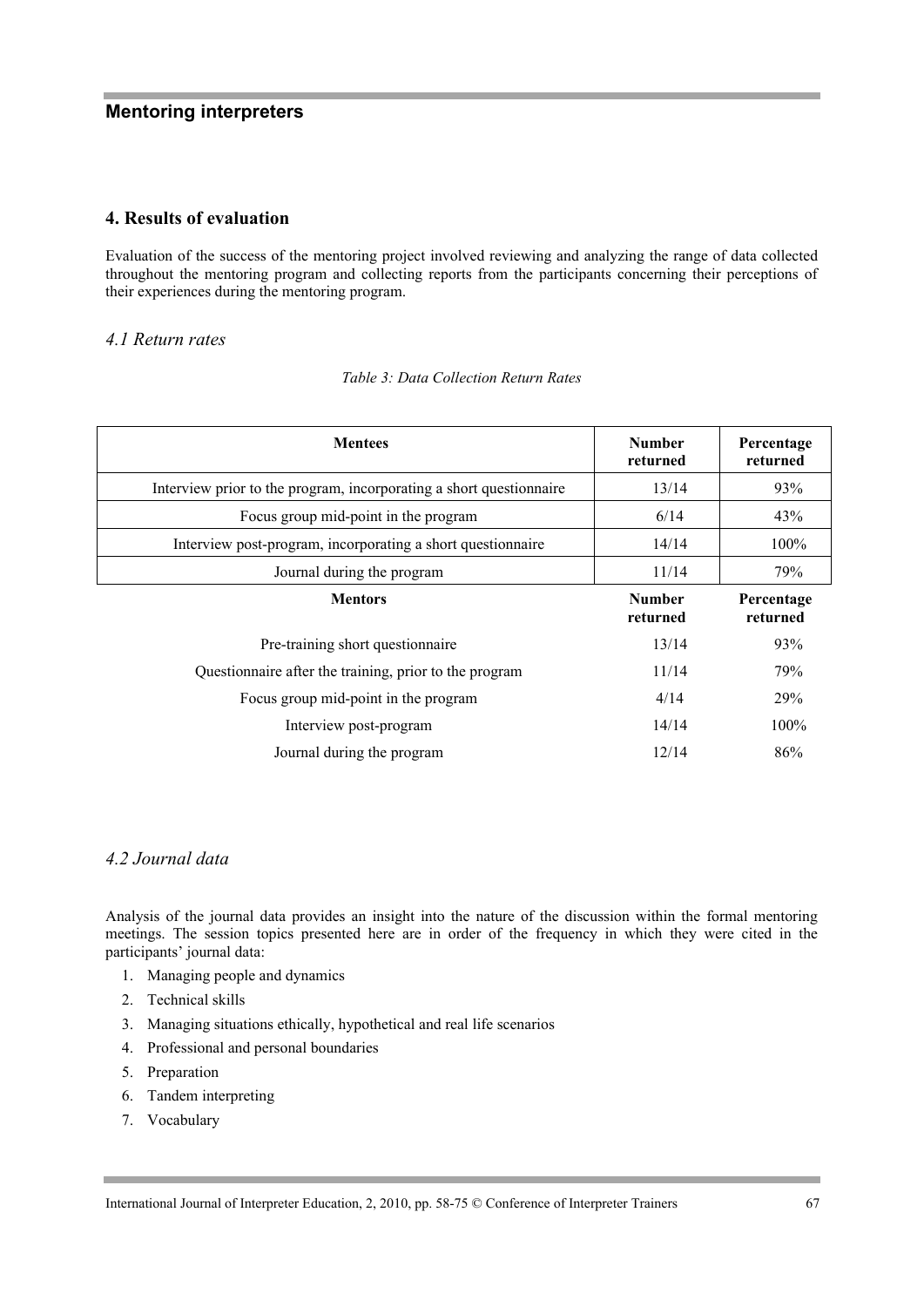- 8. Educational versus community interpreting, pros and cons of each
- 9. Business skills, such as invoicing and tax
- 10. What to expect in the workplace
- 11. Interpreting field, organizations, and politics

The actual work in the sessions between mentee and mentor that was described in the journals varied. Some pairs merely talked; others set concrete goals and tasks. The pairs were mixed in how goals were set. The definition of a goal in this context is an agreed-upon action on the part of the mentee to be actively undertaken on their own, outside of the mentoring meetings. Goals were either set by the mentee or in conjunction with the mentor. The most common goals set in sessions were:

- 1. To attempt jobs of a more difficult nature or jobs in a new context, such as working with people who are deafblind
- 2. To implement strategies discussed in the session, commonly relating to ethical issues
- 3. To complete translation exercises
- 4. To utilise existing resources, such as video material

Thematic analysis of the data gathered through the journals and interview process revealed a typical pattern of the relationship between mentees and mentors. Most relationships undertook an initial meeting and introduction phase that lasted during the first and, possibly, the second meeting of the mentee with the mentor. During this time the pair established areas of concern, areas of expertise (in the case of the mentor), and potential goals and or tasks. The next 4–6 meetings focused on the business of mentoring with both addressing the earlier identified goals and working with new scenarios that appeared in the working life of the mentee. The mid-point in terms of time (around 6 months) emerged as a critical time of renewal, re-focusing, and moving forward or, alternatively for some pairs, it signalled the winding down of the usefulness of the relationship. All of the pairs had developed a personal relationship with each other, and some chose to coast along, tackling issues as they emerged. Other mentors recognized the lull and attempted to issue more challenges and take more control of the sessions.

It was from the mid-point in the program that telephone use, mobile phone text messaging, and e-mail contact became more common. With the relationship established, using alternative communication means worked well, especially for those who lived or worked long distances from their partner. Communication, in addition to the formal meetings, was used by half of the pairs (7/14).

The most common meeting time length was 1.5 hours. Many pairs met for longer than that, choosing to meet less often, but longer. Three pairs, that at times struggled to fill the hour, met mostly for one hour and did not use all 15 sessions. In fact, only two pairs used all 15 sessions. Ten sessions was the most common number of times participants met; however, this does not factor in time spent on the phone, additional debriefings, or contact via email.

Five pairs had the opportunity to undertake interpreting work together. In addition, one mentee observed their mentor working, and two mentors observed their mentee at work. The mentees that did work with or observe their mentor benefited greatly from the experience. No negative experiences were related. Working together was not an option for some, as the nature of the work the mentor undertook prohibited an inexperienced interpreter to be present. It was difficult to find jobs that were suitable for co-working and could be successfully attempted by an inexperienced mentee interpreter. Some pairs were disappointed that they did not have the opportunity; however, others felt it was not necessary and, indeed, that it was disruptive to the relationship.

One pair was able to work on a weekly job together for a period of eight weeks, and another pair focused on the interpretation of a theatre production. These are excellent examples of how the program adapted to the needs of a particular mentee. At a minimum, all of the pairs reported developing a warm working relationship and enjoyed a strong collegial relationship with their partner. Only one mentor reported they would not be interested in participating in a future program, and that was due to time constraints and other commitments.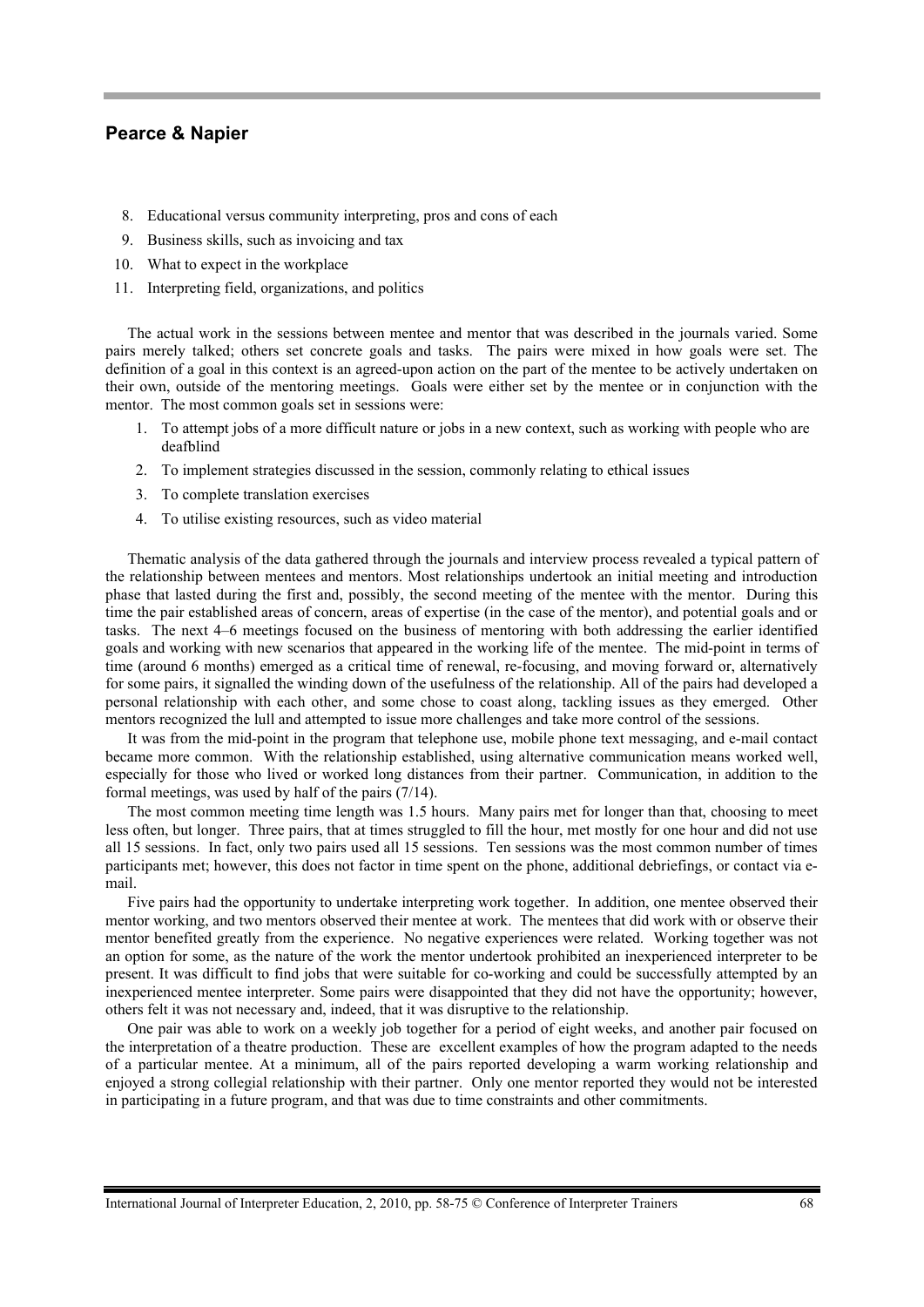# *4.3 Pre- and post-program data*

The mentor pre-program questionnaire consisted of (a) seven open-ended questions designed to establish the expectations of the mentor, (b) examples of what the mentor felt he/she and the mentee may get out of the program, (c) suggestions as to what the major areas of discussion might be, (d) expected challenges, (e) details on how the process would impact the mentor's own practices, and (f) what skills would be utilized. The final question specifically concerned self-reflection and asked the mentors to consider what techniques may encourage a mentee to develop self-reflection tools. Post-program interview questions numbered 16. These questions covered program management issues such as how participants were matched, the pre-program training, and program length. In addition, the mentors were asked to discuss (a) what skills they had gained or still lacked, (b) what effect the program had on the mentee, (c) topics that were discussed, (d) whether skills coaching was possible, (e) whether self-reflection was developed, and finally, (e) whether they would continue in the program.

The mentees were posed nine pre-program interview questions and provided a short survey containing 14 questions. The interview covered topics such as (a) expectations, (b) concerns, (c) predicting what they might learn by the end of the program, (d) specific areas they had identified to improve upon, and (e) what they might contribute to the program. Post-program, the questions sought to discover (a) what the mentee had gained from the experience and how this related to their expectations, (b) whether skills coaching was possible and how it would be structured, (c) whether the mentee's desire to remain an interpreter was influenced by having a mentor, and (d) whether having a mentor had an impact on the mentees work that was undertaken. In addition, there were questions relating to the program management, such as the length of the program, payment for services, and recommendations for improvement.

#### 4.3.1 The mentee questionnaire

Through the initial interviews, the most desired outcome of the program identified by the mentees was to improve in confidence and to receive support. Other outcomes sought were advice, an empathetic ear, a challenge, and the opportunity to be heard with honesty, openness, and tact. Mentees wanted to feel that the mentor would be open to any question or concern without passing judgment. In terms of technical skill development, readback/voicing or Auslan-to-English interpretation was the most cited area of development (5/13 mentees).<sup>5</sup> Other specific areas were working in tandem, working in front of a group, and fingerspelling.

A survey was conducted with the mentees to measure any change in their confidence. The same survey was completed prior to the program (in the initial interview) and also in the final interview. Questions focused on the confidence of the mentee in a range of interpreting contexts, as well as questions about the likelihood of the mentee working in the field in five and in ten years time. Mentees were asked to rate their responses on a Likert scale from 1 (*strongly disagree)* to 5 (*strongly agree*).

The results indicated a clear and resounding improvement in confidence across all interpreting contexts (i.e., triad, group, educational setting) in both language directions, co-working in primary mentor, and in secondary mentee roles, as well as in situational management. In the initial survey, 9 of the 13 mentees rated confidence in working in a triad (Auslan to English) predominately at *agree* (4), where it remained. However, an additional mentee selected *strongly agree* (5) at the completion of the program; no one had selected this category previously. The shift was more dramatic in English to Auslan; the majority (11/13) selected *agreed* indicating that they were confident, which was up from only 7 of the 13. The overall response to working in a triad (in both language directions) was initially 62% (*agree*) and grew to 77% with an additional 8% *agreeing strongly* (previously 0%).

With such an overall shift in the confidence of the mentees in a range of contexts and in both language directions, it is safe to conclude that the first and second years of an interpreter's working life are one of great changes and development. It is difficult to ascertain how much of this can be attributed to the mentoring program and how much would have occurred anyway. The mentees themselves, although reporting great benefit from the program, including increased confidence, could not quantify to what degree the improvement in their confidence was attributable to experience and to what degree the improvement was attributable to the presence of a mentor.

 $<sup>5</sup>$  Although 14 mentees undertook the program, one mentee failed to complete the pre-program survey and, therefore, their</sup> results are not incorporated in this section.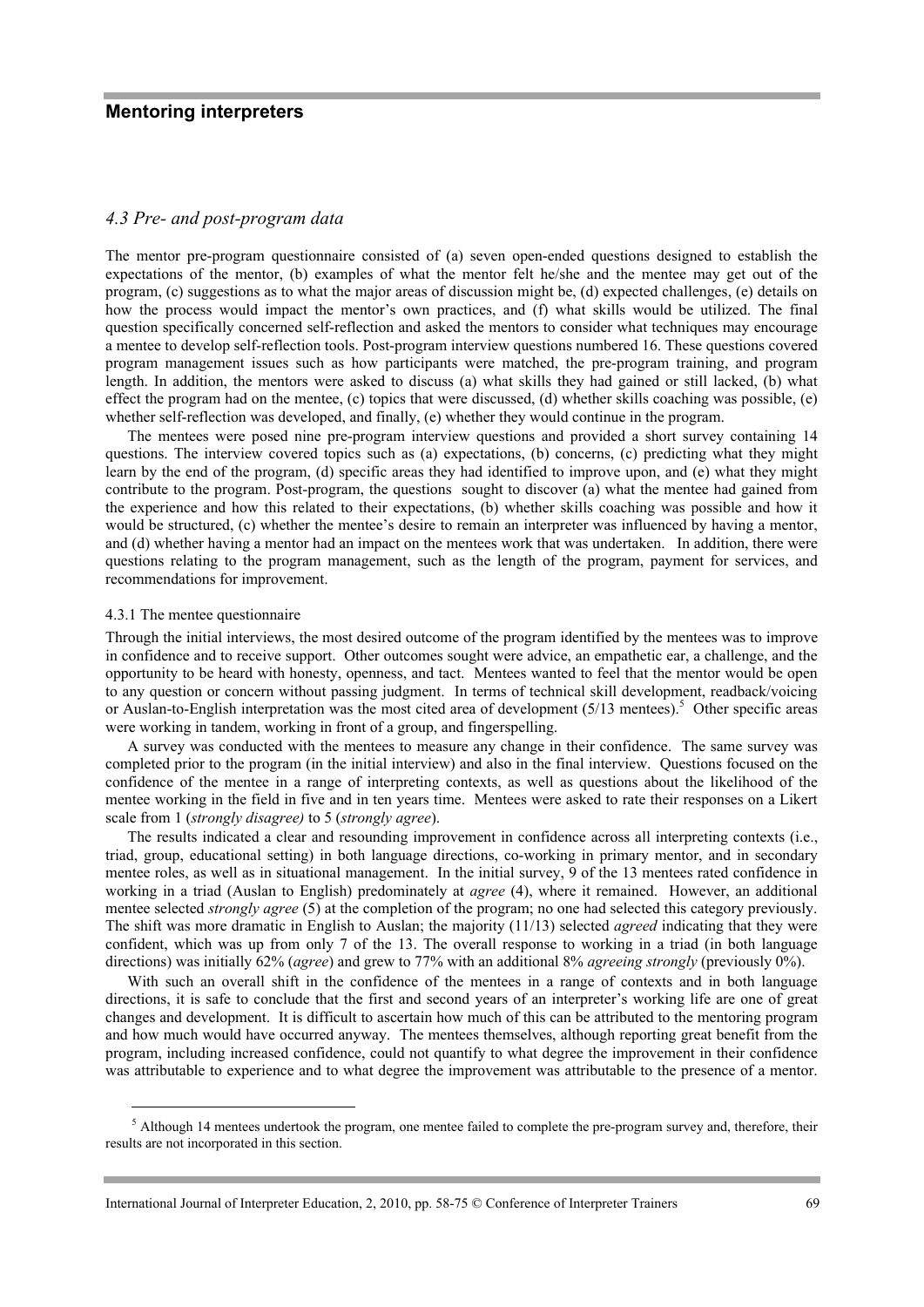Two things can be concluded: (a) that this time is critical in developing confidence for new practitioners and (b) that having a mentor can contribute to increased confidence in new graduates.

Increased confidence in working as a team was also identified by 7 of the 13 mentees experiencing an increase in *agreeing* or *strongly agreeing* to being confident. All of the mentees that undertook interpreting work with their mentor (5/13) reported that the experience was positive. In addition, the topic of working with another interpreter was also one of the most commonly cited discussion areas for the pairs.

Management of the interpreted event was identified in both the journals and in the interviews as a major area of concern and discussion. In the survey, when asked if they agreed with the statement, "I am confidant managing the interpreting situation. I will happily manage my own break times, assert my role if necessary, and request clarification when required," the number of mentees *agreeing* with this statement grew from four to ten with an additional two *strongly agreeing*. This shows a strong shift in the perception of the mentees' ability in this area. Another area much discussed in the sessions was that of managing business affairs, billing, negotiating with clients and booking agencies, and negotiating fees. Confidence in this ability rose as well, with 5 of the 13 selecting (5), *strongly agreeing*, up from only 2 of the 13.

Mentees were also asked to consider the likelihood of remaining in the profession in five and ten years time. A similar pattern of response occurred with both questions. Initially, the majority of responses *agreed* or *strongly agreed* that they would still be in the field. By the end of the program, responses were spread across the range of responses. More people chose to *disagree* and more people choose to *strongly agree* that they would stay. It might appear that the year meant the mentees were able to see their future more clearly. In response to the question about whether they would be working in the field in ten years time, 9 of the 13 responded positively and 4 of the 13 negatively.

#### **5. Participants' perceptions**

The mentees' initial learning requirement focused on specific skills acquisition. Over time, this changed as the breadth of learning available to them became apparent. For most participants, there was a shift away from microanalysis of the elements of interpreting to a more broad discussion of the values and philosophies underpinning decisions. This is demonstrated in the following mentee quotes, taken from the final interviews.

I think all of us had expectations that the programme would help us with our signing skills. That's not really what I got out of it. What I got out of it was actually better because it was more validation and the ethical issues and looking at handling or controlling different situations, and being able to ask how better or how else to manage situations.

If you had a bad time, or you had an awful situation such as an awful doctor who was awful to the patient you could just spill it all out to the mentor. I never thought about that kind of stuff, or that I would need help with that either. I just thought it was about my Auslan skills – and I knew I needed to improve them because I was brand new, and I do still need to improve them―I hadn't actually thought about the situations.

For the mentees, a significant aspect of the mentoring relationship was the fact that the relationship that developed with their mentor did not necessarily end when the formal mentoring program finished, as illustrated by the following comments from the final interviews.

One thing that I didn't expect was that my mentor and I got on so well so that now [he/she has] become a friend. I didn't know who my mentor was going to be, but the person they matched me with was so perfect for me. Now we will continue on. [My mentor] can still be a support or even a friend. So I didn't really expect that.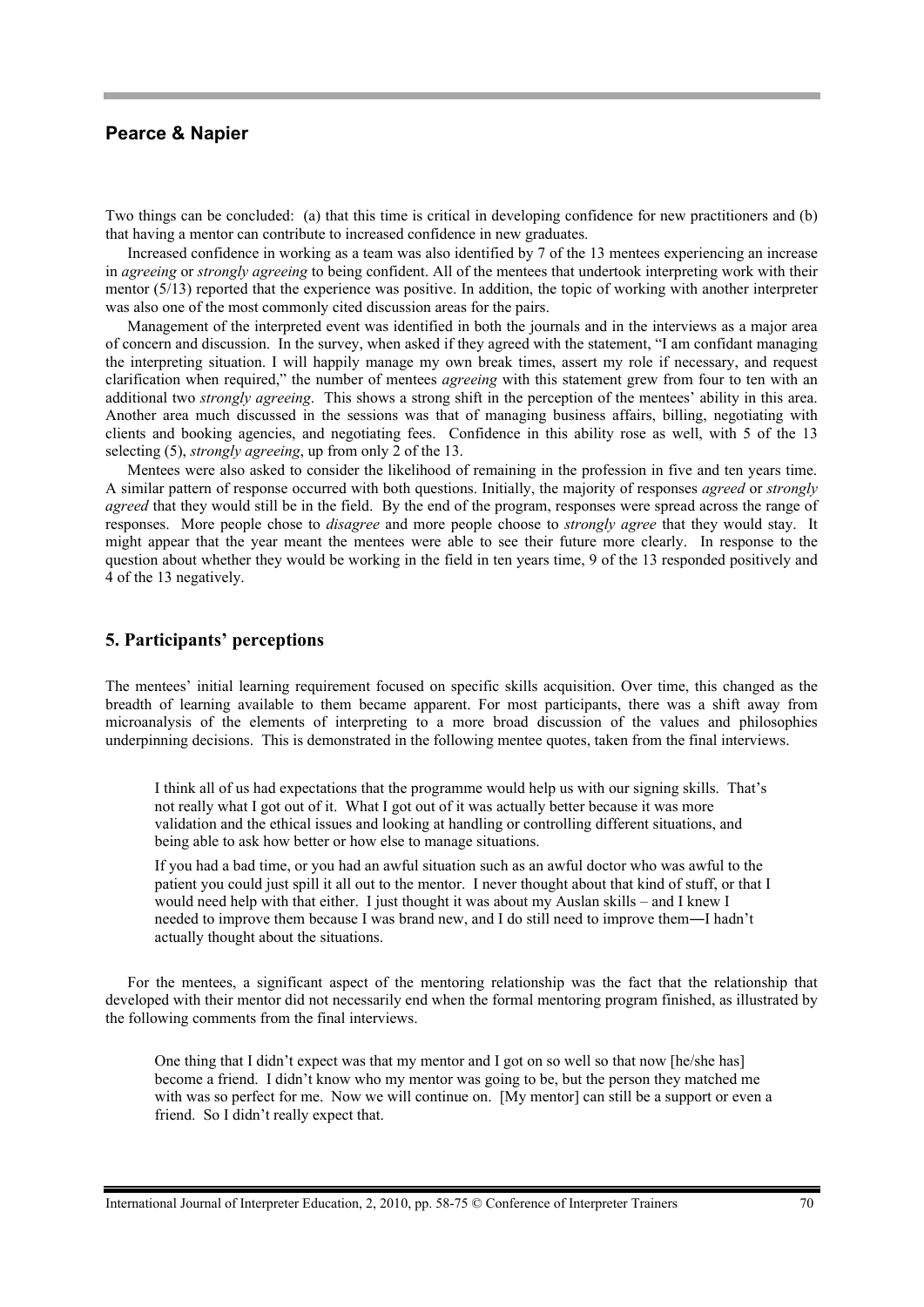My mentor now wants to keep going, regardless of fees. We've struck up a bit of a professional friendship. I didn't know that I'd get as much out of it as I have, if you know what I mean.

At the completion of the program, the two most commonly reported outcomes by mentors were an acknowledgment of the wealth of knowledge and experience the mentors possessed and a greater reflection on their own practice. Mentors reported that their life experience, professional experience, communication skills, and professional networks were their greatest assets. From the final interviews, some mentors share their reflections.

The first two or three times it was a formal mentoring relationship but it became much more of an equal, sharing, interactive relationship after that.

I have also started to ponder the idea of doing further study due to this experience.

It's very much been a partnership where we've both developed new skills throughout this relationship.

I've definitely stopped and looked at myself and my own practice a lot more than I did previously because I think when someone asks you what you would do in a certain situation you actually have to think about what you actually have done. Sometimes the thing that you think you "should do" or you "would do," you don't actually do when it comes to the crunch, for reasons that are beyond the initial considerations that you made. It doesn't necessarily mean that you do the wrong thing, but when you have these hypotheticals in your mind, they are very different from real life. So I think this mentor programme has made things a lot more realistic for me.

The comment below, also from the final interviews, shows evidence of the co-enquirer model proposed by Brooks and Sikes (1997), whereby the mentor and mentee discuss an aspect of work and critique it together or find a solution to a problem.

We always focused on the positive things to start off a session then we'd get to a point where there were some issues. Then we would discuss the issues, and try and look at different ways to either resolve them or work things differently, and talk about problem solving techniques. Then we would finish on something positive.

Clearly the program had educational outcomes for the mentors as well as the mentees. As mentioned above, one mentor talks about further study, and a mentee also states an intention to sit for the professional level qualification much earlier than he/she had planned, due to this experience.

#### **6. Conclusion and recommendations**

The goal of the mentoring program was to assist new graduates in the transition from student to practitioner in the workforce. Data revealed that both the mentors and mentees felt the benefit of the mentoring program. Evidence of increased confidence across a range of interpreting scenarios was reported by the mentees, as well as the ability to manage stress, professional business tasks, and the interpreting situation. As was identified in the literature, it can be difficult to categorically link the mentoring work to the development of the mentee. However, the mentees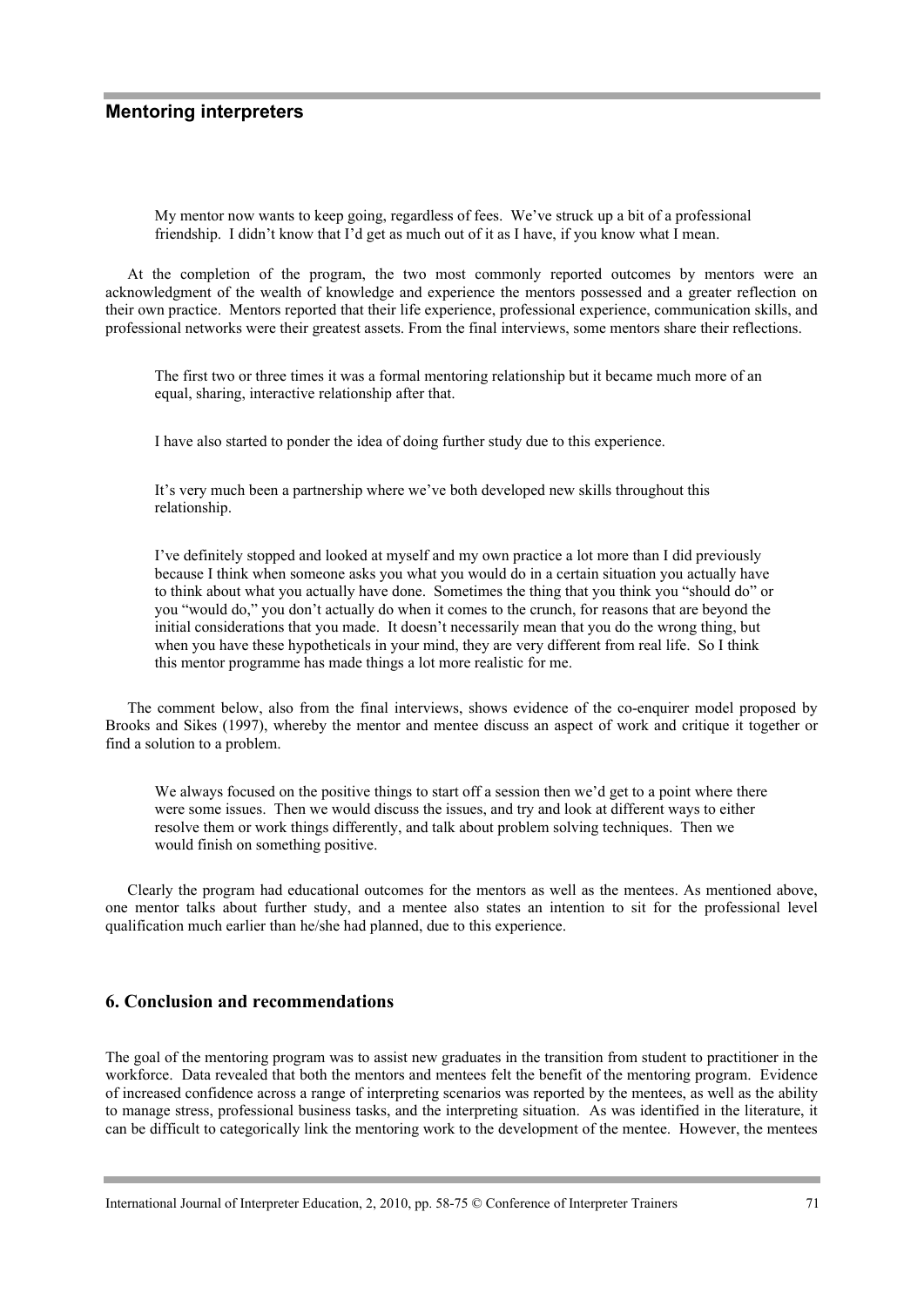were able to report confidently that having a mentor made a difference and had a significant impact on their ability to cope with difficult situations and improve their technical skills. Most mentees saw the program as an opportunity to continue their schooling and develop technical skills but were surprised to receive much more in the way of personal and professional support.

The mentoring work achieved strategies and a schema for handling work situations. Issues that arose were discussed and strategies were developed. From the mentees' journals it became clear that a problem-solving template or approach was developed in conjunction with their mentor. This template was then able to be applied independently by the mentee. This transition, to self-reflection and self-analysis, is a key lifelong learning tool.

There was evidence of the mentoring models discussed in the literature. The most common was that of the reflective coach model (Brooks & Sikes, 1997), in which elements of the mentee's work are discussed and reflected upon. Mentors reported a stronger awareness of their own practice and increased reflection upon it. This was an important outcome, as much of the focus of the program is on the mentees; however, the benefits for the mentor were substantial.

The most common reflection reported from the mentors was that they became cognizant of their own achievements, body of work, and accumulated skills. Mentors were challenged to let others talk and developed their communication skills in the process. One of the long-term goals of the program was to encourage interpreters to stay in the field. By creating a feeling of connectedness to the profession, and by providing the mentors with recognition of their achievements, mentoring encourages both mentees and mentors to remain in their field. A mentoring program offers educational opportunities that are currently unable to be delivered by existing formalized learning programs.

Recommendations from participants will influence future programs and the next cycle of action research. The participants requested more training for the mentors and more interaction opportunities for both mentees and mentors. Although operating as a two-person unit, both mentees and mentors expressed a need to meet with others in the program―to get ideas, find inspiration, and to feel connected. Mentors especially needed their own support, in particular, because this was the inaugural program. These recommendations will be incorporated into the next stage of the action research cycle, through the development of the next mentoring program that is being planned for 2011.

As foreseen by Napier (2006), the complex nature of employment structures and interpreting work created a barrier for participants to work or observe each other. This did not obstruct the overall success of the program for the mentees but will require consideration for future programs in that there will be a need to work more closely with employers to ensure opportunities for skills coaching are available for the participants, should they want it.

The Victorian interpreting and deaf communities have benefited greatly and, hopefully, will support an ongoing program. The focus of this program was new graduates. There are other possibilities for mentoring, such as a specialized focus, as was seen in the pair that worked together on a theater production. This idea could be extended to contexts such as mental health or court interpreting. Peer-to-peer mentoring should also be considered in order to increase the opportunity for mentoring the whole interpreter community, as mentoring has proved to be a significant learning opportunity for both the mentees and mentors. Ideally, mentoring could be incorporated into formal training programs to provide a seamless transition. This approach would foster a lifelong learning philosophy and help create professional networks that can bridge the transition from student to practitioner.

We envisage that such an approach to mentoring interpreter graduates could be applied with signed and spoken language interpreter graduates worldwide, although systematic evaluation of appropriate structures would need to be undertaken before generalizations can be made. We conclude with the following quote from a mentee, which we feel encapsulates the fact that mentoring is a vital learning tool for interpreter graduates.

I am very grateful to have been included in a mentoring program. I hope it continues, so that first year graduates get the benefit straight away. Also I believe any interpreter who hasn't had the opportunity of mentoring would benefit from being in the program. I think it is an essential step to continue to grow and develop as an interpreter.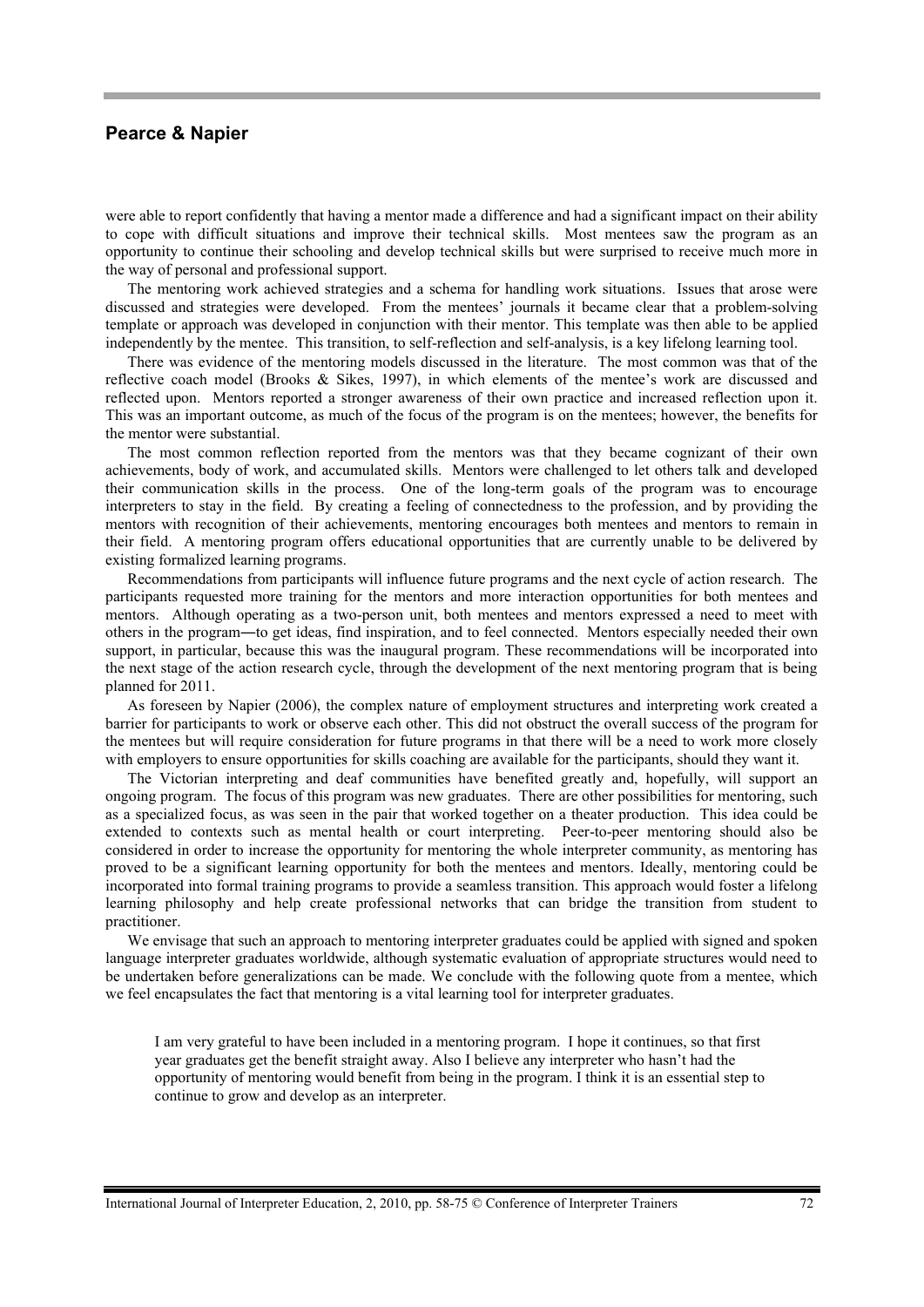#### **7. Acknowledgments**

The Auslan Interpreting Mentorship Project was funded by Vicdeaf, the Helen Macpherson Smith Trust, and the Deafness Foundation. In addition, generous in-kind support was provided by the Centre of Excellence for Students who are Deaf and Hard of Hearing at the Northern Melbourne Institute, Victoria; Vicdeaf; and ASLIA (VIC).

# **8. References**

- Access Economics. (2008). *Auslan interpreter services supply and demand: A report for the Victorian Deaf Society*. (Unpublished report): Melbourne, Australia.
- Anderson, E. M. & Shannon, A. L. (1995). Toward a conceptualization of mentoring. In T. Kerry & A. S. Mayes (Eds.), *Issues in mentoring* (pp. 25- 34). New York: Routledge.
- Arnold, E. (2006). Assessing the quality of mentoring: Sinking or learning to swim? *ELT Journal, 60*(2), 117– 124.
- Ballantyne, R., Hansford, B. & Packer, J. (1995). Mentoring beginning teachers: A qualitative analysis of process and outcomes. *Educational Review, 47*(3), 297–304.
- Barber-Gonzales, D., Preston, C. L. & Sanderson, G. (1986). Taking care of interpreters at California State University Northridge, National Center on Deafness. In M. McIntire (Ed*.), Interpreting: The art of crosscultural mediation. Proceedings of the 9th National Convention of the Registry of Interpreters for the Deaf,*  (pp. 154-159). Silver Spring, MD: RID Publications.
- Bontempo, K. & Napier, J. (2007). Mind the gap! A skills gap analysis of sign language interpreters. *The Sign Language Translator & Interpreter*, *1*(2), 275–299.
- Brooks, V. & Sikes, P. (1997). *The good mentor guide*. Milton Keynes, UK: Open University Press.
- Burns, A. & Hood, S. (1998). Critical questions in action research. *Teachers voices 3: Teaching critical literacy* (pp. 2–10). Sydney, Australia: National Centre for English Language Teaching & Research.
- Butterworth, T. & Faugier, J. (Eds.), (1997). *Clinical supervision and mentorship in nursing*. Cheltenham, UK: Stanley Thomas.
- Clark, T. (1994). Mentorship: A true course in collaboration—The RITC Region IX Mentorship Program. In E. Winston (Ed.), *Proceedings of the 10th National Convention of the Conference of Interpreter Trainers.*  Charlotte, NC: CIT Publications (pp. 129–144).
- Davis, J., Fried, J., Herbst, C., McCaffrey, E., Toothman, C. & Clark, T.S. (1994). Mentorship: A true course in collaboration. In E. Winston (Ed.), *Mapping our course: A collaborative venture. Proceedings of the 10th National Convention of the Conference of Interpreter Trainers* (pp. 129–144). USA: Conference of Interpreter Trainers.
- Eby, L.T., McManus, S. E., Simon, S. A. & Russell, J. E. (2000). The protégé's perspective regarding negative mentoring experiences: The development of a taxonomy. *Journal of Vocational Behaviour, 57*, 1–21.
- Fletcher, S. (2000). *Mentoring in schools: A handbook of good practice*. London, UK: Kogan Page.
- Frishberg, N. (1994). Entry level to the profession: Response paper #4―internship, practicum, fieldwork and mentoring. In E. Winston (Ed.), *Proceedings of the 10th National Convention of the Conference of Interpreter Trainers* (pp. 71–74). USA: Conference of Interpreter Trainers (CIT).
- Godshalk, V. & Sosik, J. (2000). Does mentoring-protégé agreement on mentor leadership behavior influence the quality of a mentoring relationship? *Group and Organisational Management, 25*(3), 291–317.
- Gunter, D. & Hull, D. (1996). Mentorship essentials. In *A celebration of the profession: Proceedings of the 14th National Convention of the Registry of Interpreters for the Deaf,* (pp. 111–115). Silver Spring, MD: RID Publications.
- Harrigan, A. K. (1999). Practitioner-research: One community's experience. In *Honoring our past, creating our future together: Proceedings of the 16th National Convention of the Registry of Interpreters for the Deaf,* (pp. 81–110). Silver Spring, MD: RID Publications.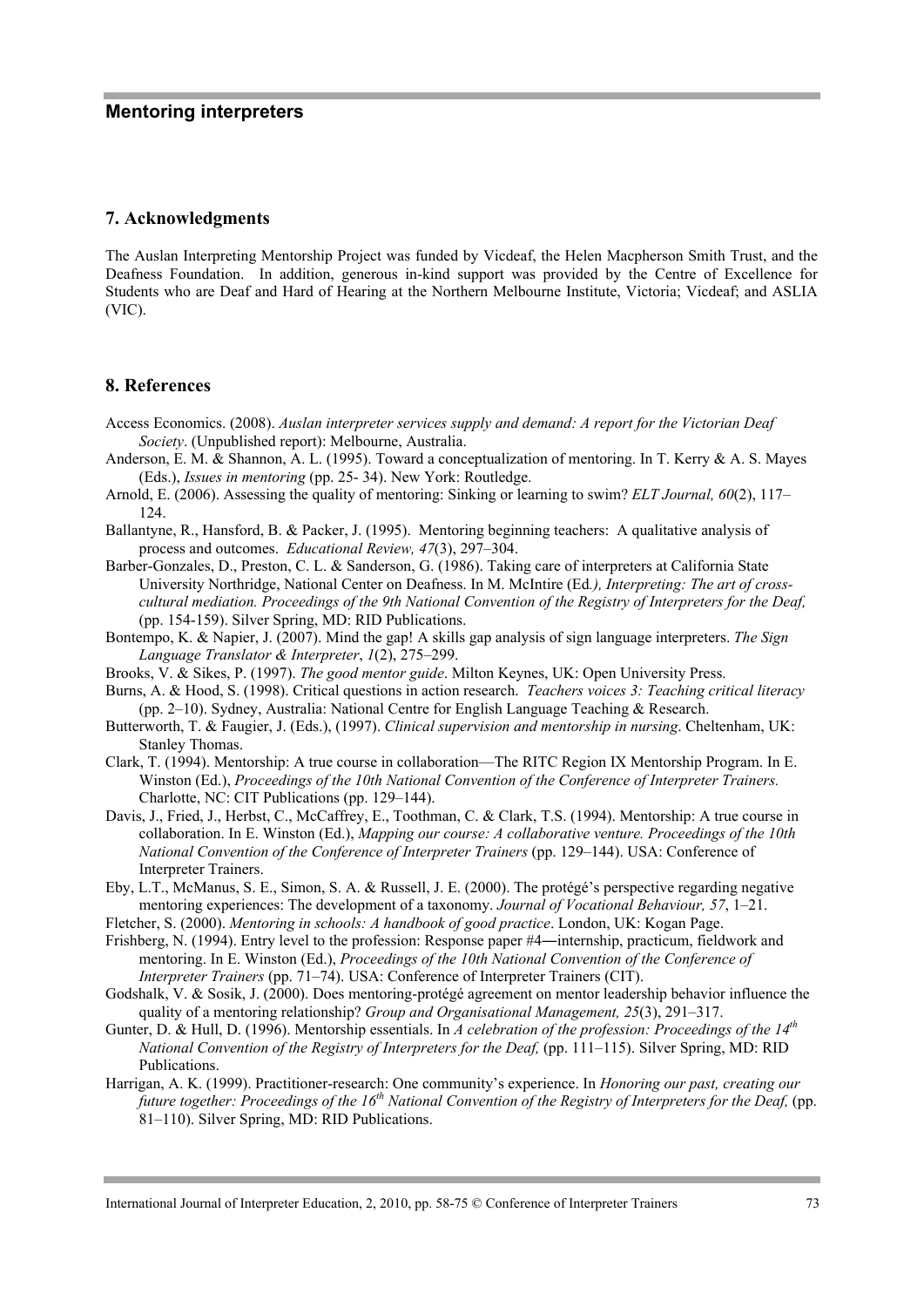- Hawkings, C. & Walker, J. (2008). Mentoring: International applications. In C. Roy (Ed.), *Diversity and community in the worldwide sign language interpreting profession: Proceedings of the 2nd Conference of the World Association of Sign Language Interpreters,* (pp. 49–67). Coleford, UK: Douglas McLean.
- Hearn, D. & Moore, J. (2006). The Mentor Training Project: Concurrent learning via technology. In E. Maroney (Ed.), *Proceedings of the 16th National Convention of the Conference of Interpreter Trainers,* (pp.149–166).
- Kemmis, S. & McTaggart, R. (2005). Participatory action research: Communicative action and the public sphere. In N. Denzin & Y. Lincoln (Eds.), *The Sage handbook of qualitative researc*h (pp. 559–603). Thousand Oaks, CA: Sage Publications.
- Kram, K. (1985). Phases of a mentoring relationship. In *Mentoring at work: Developmental relationships in organizational life*. Glenview, IL: Scott, Foresman & Co.
- Kranz, G. (2010). More firms paying mind to mentoring. *Workforce Management, 89*(1), 10. Available at ABI/INFORM Global. (Document ID: 1954816571). (Accessed 8 June 2010).
- Labath, J. E. (1998). Independent study techniques: Using videotapes of American Sign Language models. In *Celebrating the vision: RID in the 21st century. Proceedings of the 15th National Convention of the Registry of Interpreters for the Deaf,* (pp. 59–69). Silver Spring, MD: RID Publications.
- London, M. (2002). Coaching processes. In *Leadership development: Paths to self-insight and professional growth,* (pp.161–194). Mahwah, NJ: Lawrence Erlbaum.
- Metzger, M. (1999). *Sign language interpreting: Deconstructing the myth of neutrality*. Washington, DC: Gallaudet University Press.
- Napier, J. (1996). Interpreter support: An ambiguous concept? *CACDP Standard*. Durham, UK: Council for the Advancement of Communication with Deaf People.
- Napier, J. (2006). The new kid on the block: Mentoring sign language interpreters in Australia. *Journal of Interpretation*, 25-46.
- Napier, J., Goswell, D. & McKee, R. L. (2010). *Sign language interpreting: Theory and practice in Australia and New Zealand*. Sydney: Federation Press.
- National Consortium Mentoring Workteam. (2009). *Towards effective practices in mentoring of ASL-English interpreters* (2009). Available at http://www.nciec.org/resource/docs.html. (Accessed 8 June 2010).
- Nishimura, J. A., Bridges, B. W. & Beckford, J. O. (1996). Mentoring and evaluation sampler. In *A celebration of the profession: Proceedings of the 14th National Convention of the Registry of Interpreters for the Deaf,* (pp. 164–176). Silver Spring, MD: RID Publications.
- Palmer, J. (1986). Interpreter support dynamics: Inside out, outside in. In M. McIntire (Ed.), *New dimensions in interpreter education: Task analysis―theory and application. Proceedings of the 5th National Convention of the Conference of Interpreter Trainers,* (pp. 139–145). USA: Conference of Interpreter Trainers.
- Peluchett, J. & Jeanquart, S. (2000). "Professionals" use of different mentor sources at various career stages: Implications for career success. *The Journal of Social Psychology, 140*(5), 549–564.
- Plant-Moeller, J. (1992). Team interpreting. In *Expanding horizons: Proceedings of the 12th National Convention of the Registry of Interpreters for the Deaf,* (pp. 156–165). Silver Spring, MD: RID Publications.
- Preston, C. (1995). Mentorship for the working interpreter. In *A confluence of diverse relationships: Proceedings of the 13th National Convention of the Registry of Interpreters for the Deaf: Honoring our past, creating our future together,* (pp. 90–93). Silver Spring, MD: RID Publications.

Project TIEM. (2009). Online Master Mentor Program, Northeastern University. Available at http://www.asl.neu.edu/TIEM.online/mm\_curriculum\_overview.html#developingmastermentors2. (Accessed 13 March 2009).

- Reiman, A.J. & Thies-Sprinthall, L. (1998). *Mentoring and supervision for teacher development*. New York, NY: Longman.
- Resnick, S. (1990). The skill gap: Is mentoring the answer? In Swabey, L. (Ed.), *Proceedings of the 8th National Convention of the Conference of Interpreter Trainers (pp. 131–140).* USA: CIT Publications.
- Registered Interpreters for the Deaf (RID). (1995). Mentoring: Professional issues forum. In *A confluence of diverse relationships: Proceedings of the 13th National Convention of the Registry of Interpreters for the Deaf, 1993* (pp. 180). Silver Spring, MD: RID Publications.
- Roy, C. (2000). *Interpreting as a discourse process*. Oxford, UK: Oxford University Press.